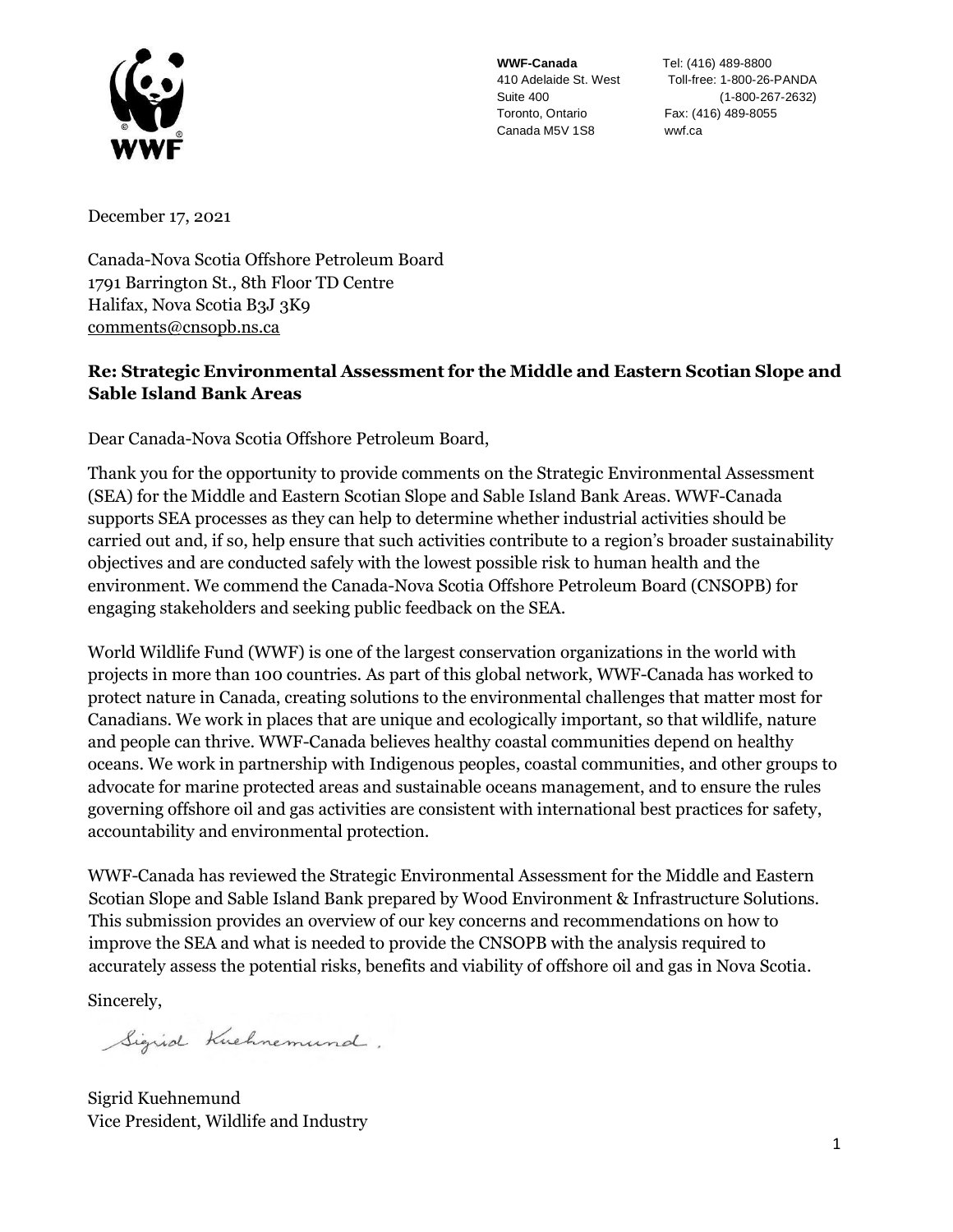## **General Comments**

To be effective, a SEA should clearly consider how any proposed development activities are justified as being in the public interest, based on several considerations including, but not limited to, economic factors, and as being superior to numerous possible alternatives, including the 'no development' option, in promoting environmental, economic and social sustainability. For instance, any economic benefits of industrial development in the offshore must be weighed against the associated environmental and social impacts, which could have serious consequences for local economies. The goal of the assessment should therefore be to advance the overall well-being of local communities and ecosystems. Whether resources end up benefiting local people or leading to adversity and ecological decline is very much dependent on how well resource development is planned and managed.

It is concerning that the Middle and Eastern Scotian Slope and Sable Island Bank Areas SEA does not consider any other development alternatives or sustainability goals and instead describes only "the nature, purpose, and results of…potential offshore petroleum exploration activities" (page 1). This is a misguided approach from the outset. As WWF-Canada had recommended in our previous submission, petroleum exploration and development is only one of several possible development options for this region and it is likely to be the option with the highest risk both economically and environmentally, as explained below.<sup>1</sup>

In addition, it is not clear why an exploratory oil and gas licensing SEA is needed at this time. The CNSOPB's Call for Bids NS21-1 for the southwestern Scotian Slope, which was issued in May 2021, **resulted in no bids**. The parcels that made up Call for Bids NS21-1 are no longer up for bid and will remain as Crown land. Previous exploration wells in the region have been plugged and abandoned, and development projects have all been decommissioned.

The development of new oil and gas resources in high-cost regions such as the North Atlantic offshore is not promising. In a landmark report earlier this year, the International Energy Agency (IEA) concluded that there can be **no new oil, gas or coal development if the world is to reach net zero emissions by 2050**.<sup>2</sup> According to the IEA, net zero will require "nothing short of the complete transformation of the global energy system" and massive deployment of all available clean energy technologies – such as renewables, electric vehicles and energy efficient building retrofits – between now and 2030.<sup>3</sup> And crucially, this will lead to a "**huge decline in the use of fossil fuels**…There is no need for investment in new fossil fuel supply" in the net zero pathway, according to the IEA.

The world is undergoing an accelerating energy transition, driven by the global consensus that to avoid disaster, the Earth's overall rise in temperature must be limited to well below 2°C, with a safer aspirational target of 1.5°C.<sup>4</sup> However, carbon emissions from the full production of currently

<sup>1</sup> For example, see: Organization for Economic Cooperation and Development. 2006. *Applying Strategic Environmental Assessment: Good practice guidance for development cooperation.* Paris. See additional resources in section 4.7 below.

<sup>2</sup> <https://www.iea.org/reports/net-zero-by-2050>

<sup>3</sup> <https://www.iea.org/reports/net-zero-by-2050>

<sup>4</sup> United Nations Climate Change. The Paris Agreemen[t. https://unfccc.int/process-and-meetings/the-paris-agreement/the-paris](https://unfccc.int/process-and-meetings/the-paris-agreement/the-paris-agreement)[agreement](https://unfccc.int/process-and-meetings/the-paris-agreement/the-paris-agreement) <sup>21</sup> See Carbon Tracker Initiative. 2011. Unburnable Carbon – Are the world's financial markets carrying a carbon bubble? [https://www.carbontracker.org/reports/carbon-bubble/; M](https://www.carbontracker.org/reports/carbon-bubble/). Raupach et al. 2014. Sharing a quota on cumulative carbon emissions.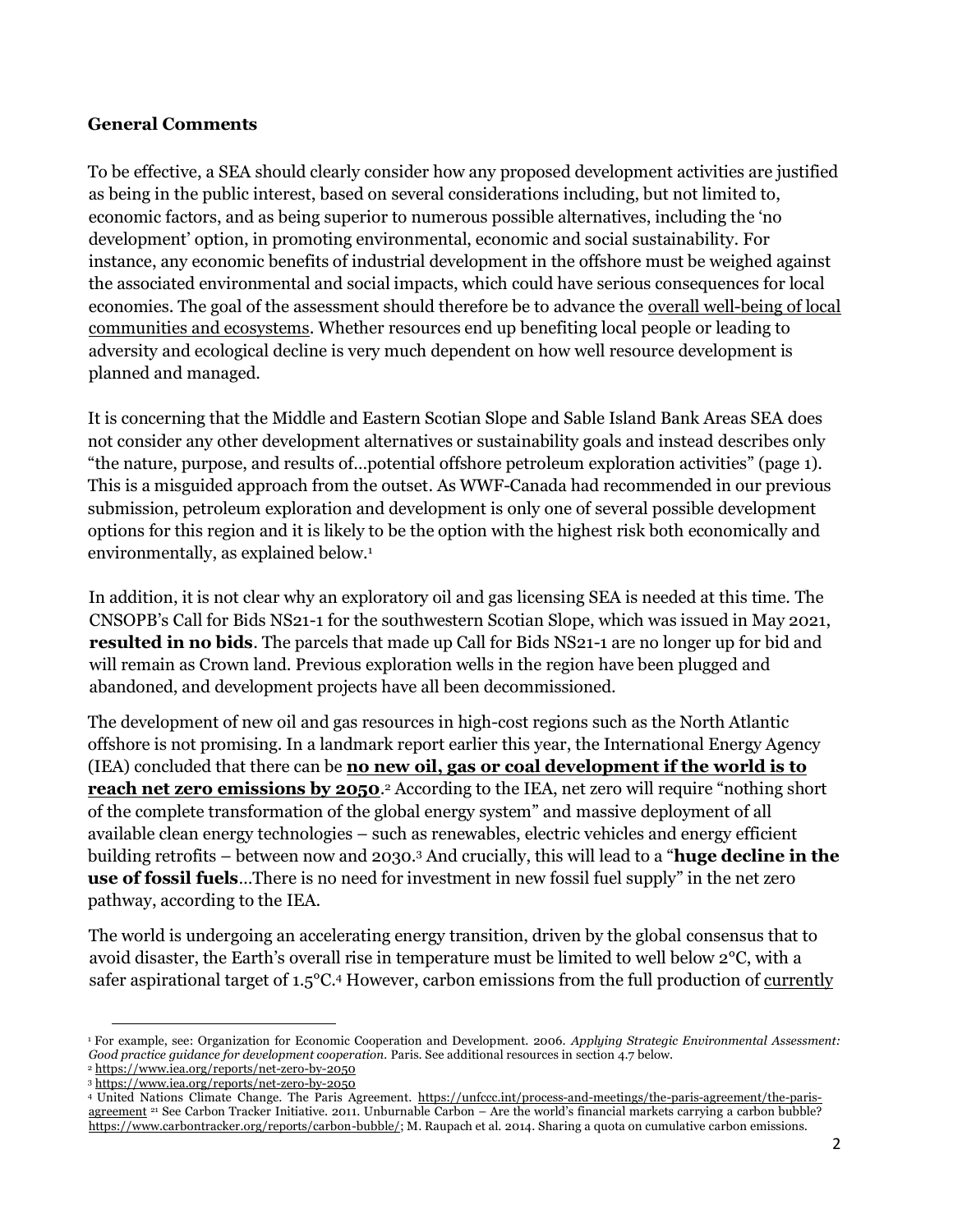operating oil and gas fields and coal mines across the world will lead to a global temperature rise beyond 2°C. To stay within this target, studies indicate that 68-80 per cent of existing global fossil fuel reserves must stay in the ground.<sup>5</sup> The lowest cost reserves will be burned first, whereas higher priced oil, such as in the North Atlantic offshore, will be much less viable in a low carbon world. Thus, the development of oil and gas resources in the Nova Scotian offshore may not be consistent with international efforts to limit the worst impacts of climate change, may result in stranded assets for fossil fuel companies and/or may require significant public investment to make exploration and production drilling activities economically viable.

## **Protected and Special Areas**

While we are pleased to see that information on the proposed Eastern Canyons marine refuge is now included in the text of the document, it is very confusing as to why the proposed boundaries are not on the map on page 143. This is especially puzzling since the map does include the Fundian Channel-Browns Bank Area of Interest (not Area of Importance as the map says) and the Eastern Shore Islands Area of Interest, both of which are proposed marine protected areas under the *Oceans Act*. All three sites were announced at the same time, with proposed boundaries, and it is concerning that the sites outside the project area were included on the map, but the one that falls within the project area (Eastern Canyons) was excluded. This is extremely pertinent information, especially for potential developers, and makes it seem that this is information the CNSOPB would rather people not see. A new map should be issued that contains this information.

We also note that while the SEA does mention that fisheries closures (such as marine refuges) are known to be sensitive to human activities in the offshore, it is also clear in stating that oil and gas exploration is not explicitly prohibited from marine refuges. Just because there is no explicit prohibition does not mean that the CNSOPB should not or cannot follow the precautionary principle and be proactive in removing a known pressure from areas of known ecological importance and sensitivity.

**WWF-Canada continues to attest that oil and gas activities should not be permissible within marine protected areas or other effective area-based conservation measures and recommends that the CNSOPB prohibit offshore oil and gas development in these areas in order to help conserve biodiversity and uphold Canada's commitments to marine conservation under the Convention on Biological Diversity.** Page 289 of the SEA notes that the CNSOPB has the authority to approve offshore activities and can therefore limit the potential for overlap and interaction between individual exploration programs and their potential effects. Therefore, the CNSOPB has the authority to proactively put sites off limit to development and should do so for marine refuges such as the Western/Emerald Banks Conservation Area and the soon-to-be designated Eastern Canyons Conservation Area. We agree with the SEA that "though not legally protected under regulations that prevent oil and gas activities, these areas should be considered in environmental planning efforts that aim to prevent harm to marine animals and their habitats especially those special areas identified for the presence of benthic species and habitats

<sup>5</sup> *Nature Climate Change* 873; Oil Change International. Sept. 2016. The Sky's Limit: Why the Paris Climate Goals Require A Managed Decline of Fossil Fuel Production. [\(http://priceofoil.org/2016/09/22/the-skys-limit-report/](http://priceofoil.org/2016/09/22/the-skys-limit-report/)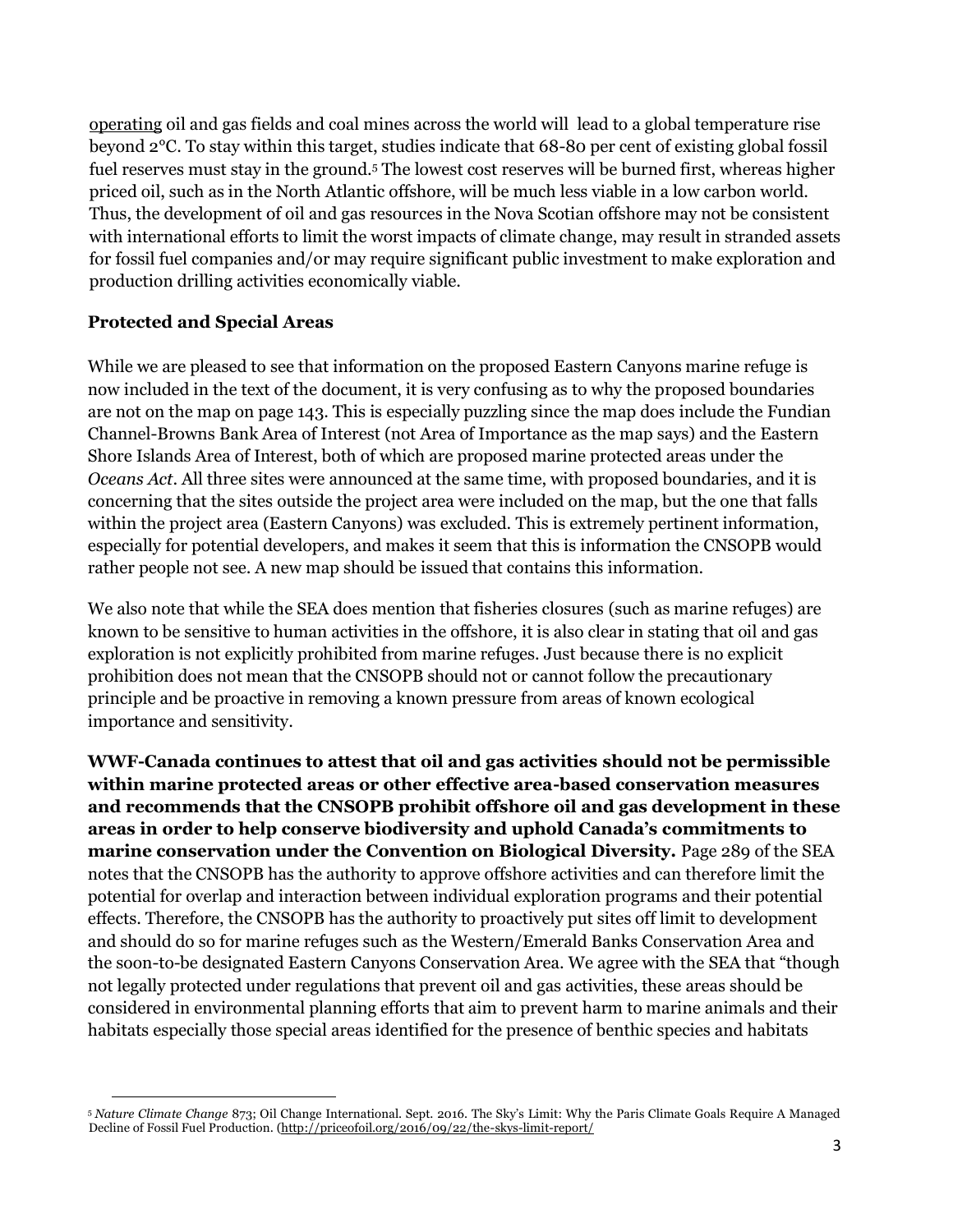(e.g., sponges, corals) and marine and migratory birds." In this case, preventing harm should be to put these sites of limits to development.

While page 151 does note that there are Significant Benthic Areas for large gorgonian corals, small gorgonians corals, sea pens and sponges in the Project Area, it does not provide detail on what mitigations are needed to reduce harm to these habitat forming species. It is also unclear how on page 262, effects on protected and special areas, including coral and sponge communities, are expected to be minimal when on page 264 it was noted that recovery times for cold-water deep-sea species are likely to be longer than decades were they to be impacted by offshore oil and gas activities. There are several instances where the SEA notes that standard mitigations to reduce impacts on corals and sponges include pre-drilling surveys to assess potential presence of sensitive benthic habitats, but it does not say what will happen if these are found. We reiterate findings from the Canadian Science Advisory Secretariat<sup>1</sup> that recommend that for areas with defined benthic conservation areas that the mitigation hierarchy be applied: (1) avoid; (2) mitigate; and (3) offset (though recognizing that offsetting will not be possible for areas with benthic conservation objectives as there is no way to offset these unique, structurally complex habitats). As the first mitigation measure should be to avoid significant benthic areas by eliminating the possibility of interaction, video surveys should be done to confirm the presence or absence of sensitive species and/or habitats, and minimum setbacks applied to planed well and infrastructure locations. The report suggested minimum proposed setbacks for areas with defined conservation objectives as 200 meters from seafloor infrastructure with no expected discharges, and 2 kilometers from any discharge points and/or surface (i.e., floating) infrastructure. It also suggested setback distances of 50 meters from corals and other sensitive benthic species and habitats for associated pipelines.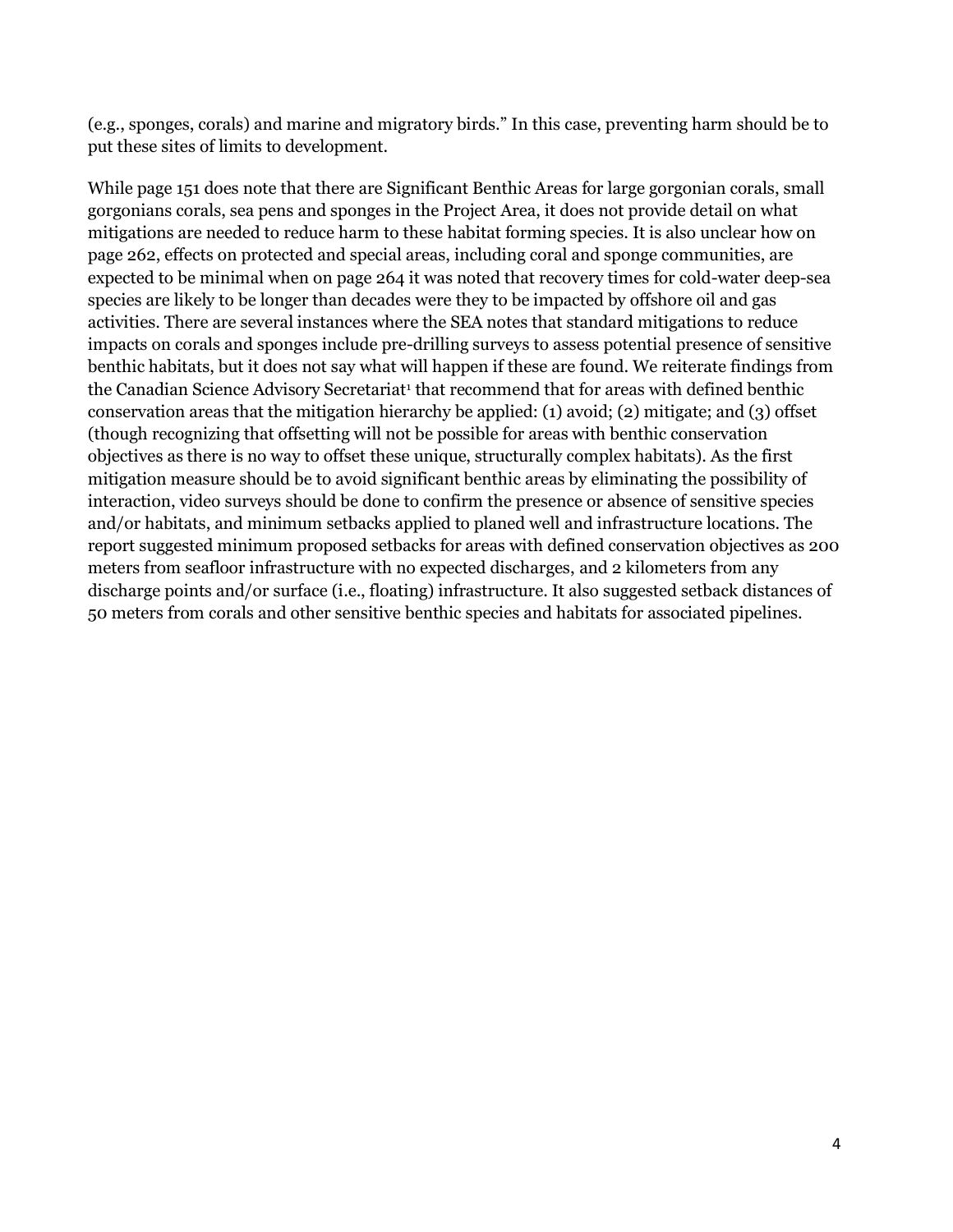

Canada M5V 1S8 wwf.ca

**WWF-Canada Tel:** (416) 489-8800<br>410 Adelaide St. West **Toll-free:** 1-800-26-8 Toll-free: 1-800-26-PANDA Suite 400 (1-800-267-2632)<br>Toronto, Ontario Fax: (416) 489-8055 Fax: (416) 489-8055

| <b>WWF-Canada</b>        | <b>Review Comment #1</b>                                                                                             |
|--------------------------|----------------------------------------------------------------------------------------------------------------------|
| Subject/Topic            | Nature, Purpose and Context of the SEA                                                                               |
| References               | Section 1.1                                                                                                          |
| Summary                  | SEA mandate is insufficient as it is limited only to potential offshore petroleum activities. International SEA      |
|                          | standard practice calls for an analysis of potential development alternatives against a framework of sustainability  |
|                          | objectives.                                                                                                          |
| Importance of the        | To be effective, it is important that a SEA clearly consider how any proposed development activities are justified   |
| issue to the SEA         | as being in the public interest, based on several considerations (including, but not limited to, economic factors),  |
| process                  | and as being superior to numerous possible alternatives, including the 'no development' option, in promoting         |
|                          | environmental, economic and social sustainability. To this end, a SEA must take a holistic view and not artificially |
|                          | divide potential oil and gas development from other environmental and social issues, including the overall well-     |
|                          | being of communities.                                                                                                |
| <b>Specific Comments</b> | • Page 1 of the SEA states "This document describes the nature, purpose, and results of the Strategic                |
|                          | Environmental Assessment (SEA) of potential offshore petroleum exploration activities in the Middle and              |
|                          | Eastern Scotian Shelf and Sable Island Bank Areas (the Study Area) off southeastern Nova Scotia."                    |
|                          | A primary concern with the CNSOPB's proposed approach is the absence of any consideration of potential               |
|                          | economic alternatives to oil and gas development. This is a critical piece of any SEA according to standard          |
|                          | international practice including the OECD's 2006 report Applying Strategic Environmental Assessment:                 |
|                          | Good practice guidance for development cooperation and the Arctic Council's Arctic Offshore Oil and Gas              |
|                          | Guidelines                                                                                                           |
|                          | • Section 1.1 states that "The CNSOPB approach to SEA broadly aligns with international standards within the         |
|                          | context of their mandate to oversee all activities through the full lifecycle of an offshore oil or gas project."    |
|                          | This sentence needs to be clarified with better examples provided of the international standards being               |
|                          | referenced here. WWF-Canada disagrees that the CNSOPB approach "aligns with international standards" as              |
|                          | the SEA does not consider sustainability goals for the region, nor does it provide justification for the selection   |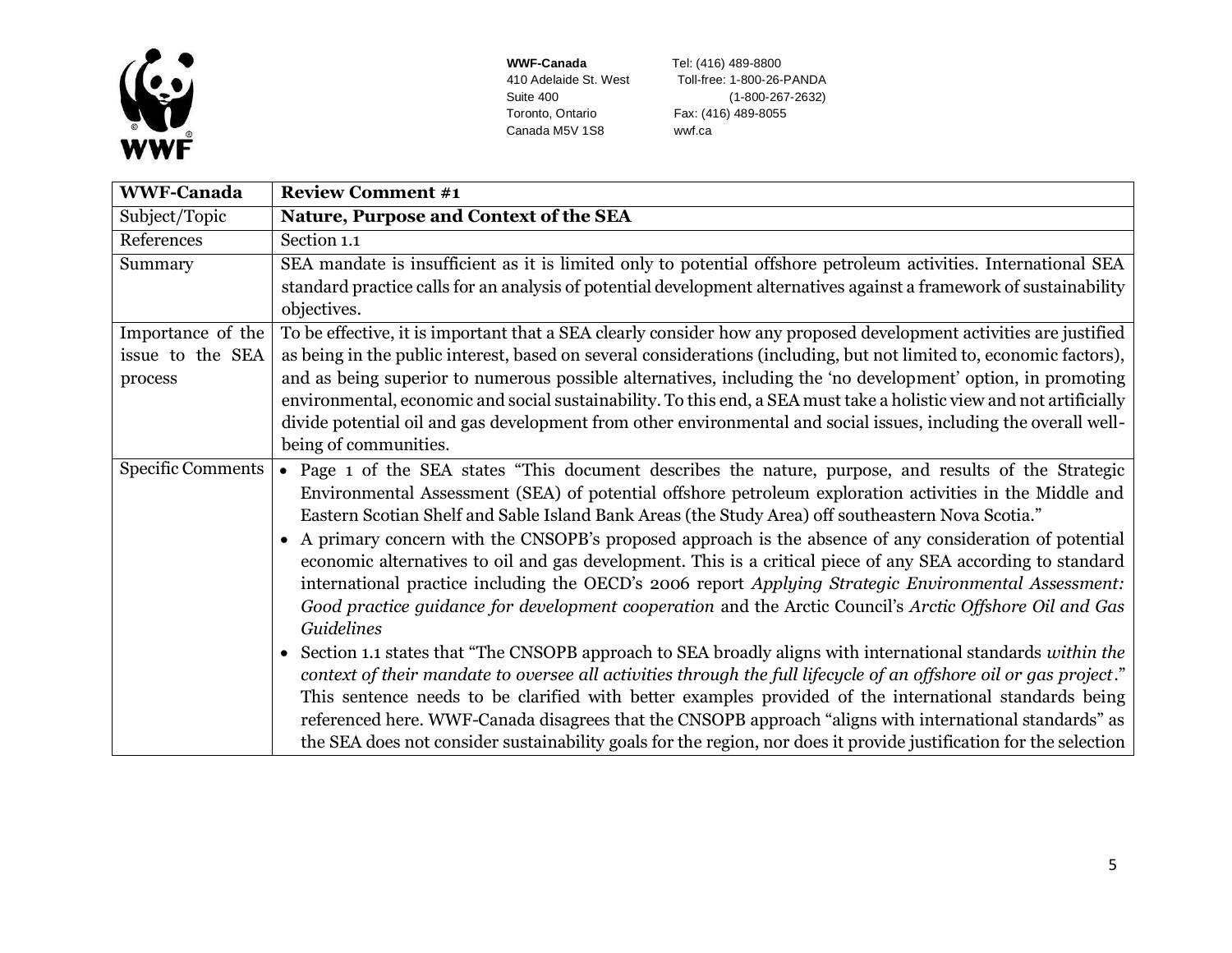|                 | of offshore oil and gas projects as the option that would "do the most good" <sup>6</sup> as opposed to other possible |
|-----------------|------------------------------------------------------------------------------------------------------------------------|
|                 | alternatives. <sup>7</sup>                                                                                             |
| Recommendation/ | The SEA should analyze the potential effects, risks and benefits of the proposed hydrocarbon development and           |
| Request         | its alternatives, against a framework of sustainability objectives, principles and criteria tailored to Nova Scotia.   |
|                 | It must provide explicit justification for the selection of preferred options and for the acceptance of significant    |
|                 | trade-offs related to hydrocarbon development and the SEA should include other development options, including          |
|                 | the alternative of no action, within the context of agreed-upon sustainability goals for the region.                   |

| <b>WWF-Canada</b>        | <b>Review Comment #2</b>                                                                                                                                                                                                                                                                                                                                                                                                                                                                                                                                                                                                                                                                                                                                                                                                                                                                                                                                                                                                                                                                                                                                                                                                                                                                                                |
|--------------------------|-------------------------------------------------------------------------------------------------------------------------------------------------------------------------------------------------------------------------------------------------------------------------------------------------------------------------------------------------------------------------------------------------------------------------------------------------------------------------------------------------------------------------------------------------------------------------------------------------------------------------------------------------------------------------------------------------------------------------------------------------------------------------------------------------------------------------------------------------------------------------------------------------------------------------------------------------------------------------------------------------------------------------------------------------------------------------------------------------------------------------------------------------------------------------------------------------------------------------------------------------------------------------------------------------------------------------|
| Subject/Topic            | <b>CNSOPB</b> conflict of interest                                                                                                                                                                                                                                                                                                                                                                                                                                                                                                                                                                                                                                                                                                                                                                                                                                                                                                                                                                                                                                                                                                                                                                                                                                                                                      |
| References               | Section 2.1                                                                                                                                                                                                                                                                                                                                                                                                                                                                                                                                                                                                                                                                                                                                                                                                                                                                                                                                                                                                                                                                                                                                                                                                                                                                                                             |
| Summary                  | CNSOPB mandate puts the Board in a potential conflict of interest                                                                                                                                                                                                                                                                                                                                                                                                                                                                                                                                                                                                                                                                                                                                                                                                                                                                                                                                                                                                                                                                                                                                                                                                                                                       |
| Importance of the        | The knowledge, experience and motivations of the people who form the regulatory system are critical. There is a                                                                                                                                                                                                                                                                                                                                                                                                                                                                                                                                                                                                                                                                                                                                                                                                                                                                                                                                                                                                                                                                                                                                                                                                         |
| issue to the SEA         | public expectation that risks from offshore petroleum operations will be properly regulated and controlled.                                                                                                                                                                                                                                                                                                                                                                                                                                                                                                                                                                                                                                                                                                                                                                                                                                                                                                                                                                                                                                                                                                                                                                                                             |
| process                  |                                                                                                                                                                                                                                                                                                                                                                                                                                                                                                                                                                                                                                                                                                                                                                                                                                                                                                                                                                                                                                                                                                                                                                                                                                                                                                                         |
| <b>Specific Comments</b> | The CNSOPB's overall mandate is to apply the provisions of the federal-provincial Accord Acts legislation<br>governing offshore oil and gas activities while ensuring safety of operations and environmental protection.<br>While there is no doubt that the CNSOPB takes safety and environmental protection very seriously, the industry<br>is attempting increasingly technically ambitious operations in very deep water. In the Scotian Slope, for<br>instance, drilling could occur in nearly 3,000 meters of water. The responsibility of the CNSOPB for<br>environmental protection may be inappropriate given that the Board is also mandated to ensure economic<br>benefits from oil and gas, according to the Accord Acts. <sup>8</sup> Article 35.01 of the Canada-Nova Scotia Offshore<br>Petroleum Resources Accord Act states unequivocally that the Parties (Canada and Nova Scotia) shall<br>"encourage interest holders to actively pursue the goal of early commercial oil and gas production" and the<br>CNSOPB was thus established by the Accord to "act in all such matters relating to petroleum resources in<br>accordance with this Accord." Thus, the Board is obligated under the Accord Act to act in accordance with the<br>goal of actively pursuing the goal of oil and gas production. |

<sup>6</sup> International Centre for Environmental Management. 2014. Introduction to Strategic Environmental Assessment: Purpose, Principles and Process. https://www.slideshare.net/ICEM-Centre-Environmental-Management/sea-intoduction

<sup>7</sup> For example, see: Organization for Economic Cooperation and Development. 2006. *Applying Strategic Environmental Assessment: Good practice guidance for development cooperation.* Paris. See additional resources in section 4.7 below.

<sup>8</sup> <https://www.cnsopb.ns.ca/sites/default/files/resource/accord.pdf>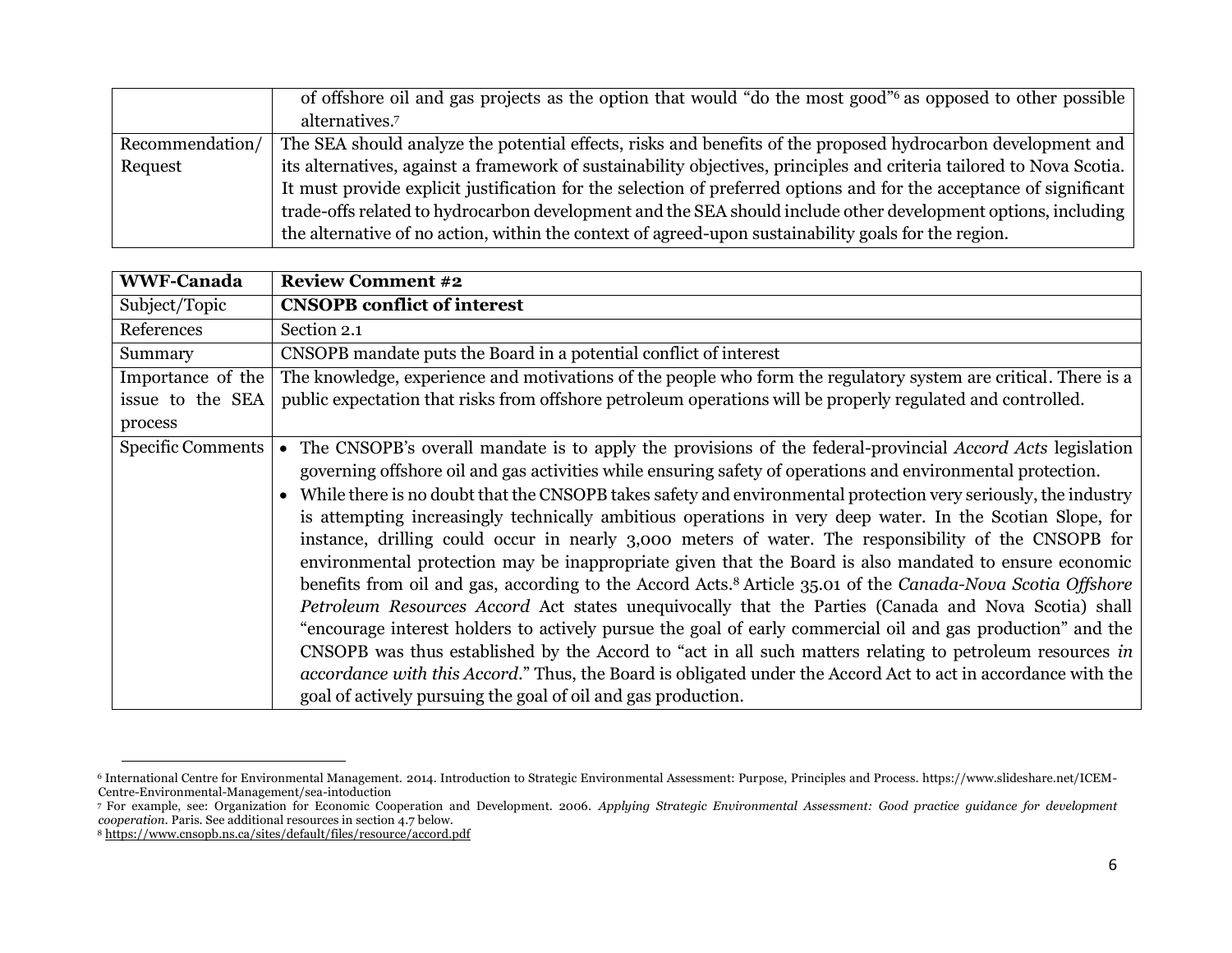|                 | • In this context, we believe the Board may be in a perceived or real conflict of interest or even experiencing               |
|-----------------|-------------------------------------------------------------------------------------------------------------------------------|
|                 | regulatory capture given their mandate to both actively "pursue the goal of commercial oil and gas production"                |
|                 | while also ensuring safety and environmental protection. As such, in the past some community groups have                      |
|                 | perceived the Board as existing to support oil activity rather than to promote environmental                                  |
|                 | protection. <sup>9</sup> Representatives from the fishing industry and local communities have also expressed concern that     |
|                 | the Board has been "partly co-opted by the petroleum industry." <sup>10</sup>                                                 |
| Recommendation/ | Investigations into previous offshore accidents, such as the BP Deepwater Horizon disaster in 2010 and the Piper              |
| Request         | Alpha explosion in 1988, have highlighted the critical importance of clearly separating under different agencies              |
|                 | the responsibility to help enable oil production from the need to manage safety and protect the environment. <sup>11,12</sup> |

| <b>WWF-Canada</b>        | <b>Review Comment #3</b>                                                                                                                                                                                                                                                                                                                                                                                                                                                                                                                                                                                                                                                                                                                                                               |
|--------------------------|----------------------------------------------------------------------------------------------------------------------------------------------------------------------------------------------------------------------------------------------------------------------------------------------------------------------------------------------------------------------------------------------------------------------------------------------------------------------------------------------------------------------------------------------------------------------------------------------------------------------------------------------------------------------------------------------------------------------------------------------------------------------------------------|
| Subject/Topic            | <b>Accident Risk</b>                                                                                                                                                                                                                                                                                                                                                                                                                                                                                                                                                                                                                                                                                                                                                                   |
| References               | None                                                                                                                                                                                                                                                                                                                                                                                                                                                                                                                                                                                                                                                                                                                                                                                   |
| Summary                  | The SEA makes no attempt to assess or quantify the risk of oil spills or major accidents, nor does it indicate what                                                                                                                                                                                                                                                                                                                                                                                                                                                                                                                                                                                                                                                                    |
|                          | the potential consequences of a major oil spill on the regional environment might be.                                                                                                                                                                                                                                                                                                                                                                                                                                                                                                                                                                                                                                                                                                  |
| Importance of the        | Given the extreme consequences involved with a spill event in the North Atlantic, the risk profile of offshore                                                                                                                                                                                                                                                                                                                                                                                                                                                                                                                                                                                                                                                                         |
| issue to the SEA         | drilling will be necessary to ensure effective and efficient spill response.                                                                                                                                                                                                                                                                                                                                                                                                                                                                                                                                                                                                                                                                                                           |
| process                  |                                                                                                                                                                                                                                                                                                                                                                                                                                                                                                                                                                                                                                                                                                                                                                                        |
| <b>Specific Comments</b> | • Although the likelihood of a major spill in the region would be low, the high magnitude impact of such an event,<br>were it to occur, makes the overall risk profile medium to high.                                                                                                                                                                                                                                                                                                                                                                                                                                                                                                                                                                                                 |
|                          | • Past experience shows that the CNSOPB cannot leave it up to oil companies to assess the risk of their own<br>operations. For example, in its drilling proposal for the Scotian Basin Exploration Drilling Project, the oil giant<br>BP significantly downplayed the likelihood of an uncontrolled blowout, according to independent expert<br>analysis. <sup>13</sup> "Contrary to the CEAA's Environmental Impact Statement Preparation Guidelines, the risks of<br>accidents and malfunctions have not been properly assessed, documented and validated. BP's assessment of<br>the likelihood of an uncontrolled blowout is much too low, based on the Nova Scotia exploratory<br>drilling conditions. BP's assessment of the consequences of an uncontrolled blowout are based on |

<sup>9</sup> Fusco, Leah. "The Invisible Movement: The Response of the Newfoundland Environmental Movement to the Offshore Oil Industry." Memorial University, 2007, p. 87-97.

<sup>10</sup> Shrimpton, Mark, Boris de Jonge, Lucia McIsaac, and Sean Cadigan. "Atlantic Canada Offshore Petroleum Exploration Rights Permitting Study." St. John's: Atlantic Canada Petroleum Institute, 2003, p. 20.

<sup>11</sup> <https://www.cbc.ca/news/canada/newfoundland-labrador/deepwater-horizon-commissioner-comparisons-to-nl-1.5253251>

<sup>12</sup> <https://www.govinfo.gov/content/pkg/GPO-OILCOMMISSION/pdf/GPO-OILCOMMISSION.pdf>

<sup>13</sup> https://www.halifaxexaminer.ca/featured/the-worlds-top-expert-on-deep-sea-drilling-disasters-worries-about-the-relatively-high-likelihoods-of-a-blowout-at-bps-scotian-shelfoperation/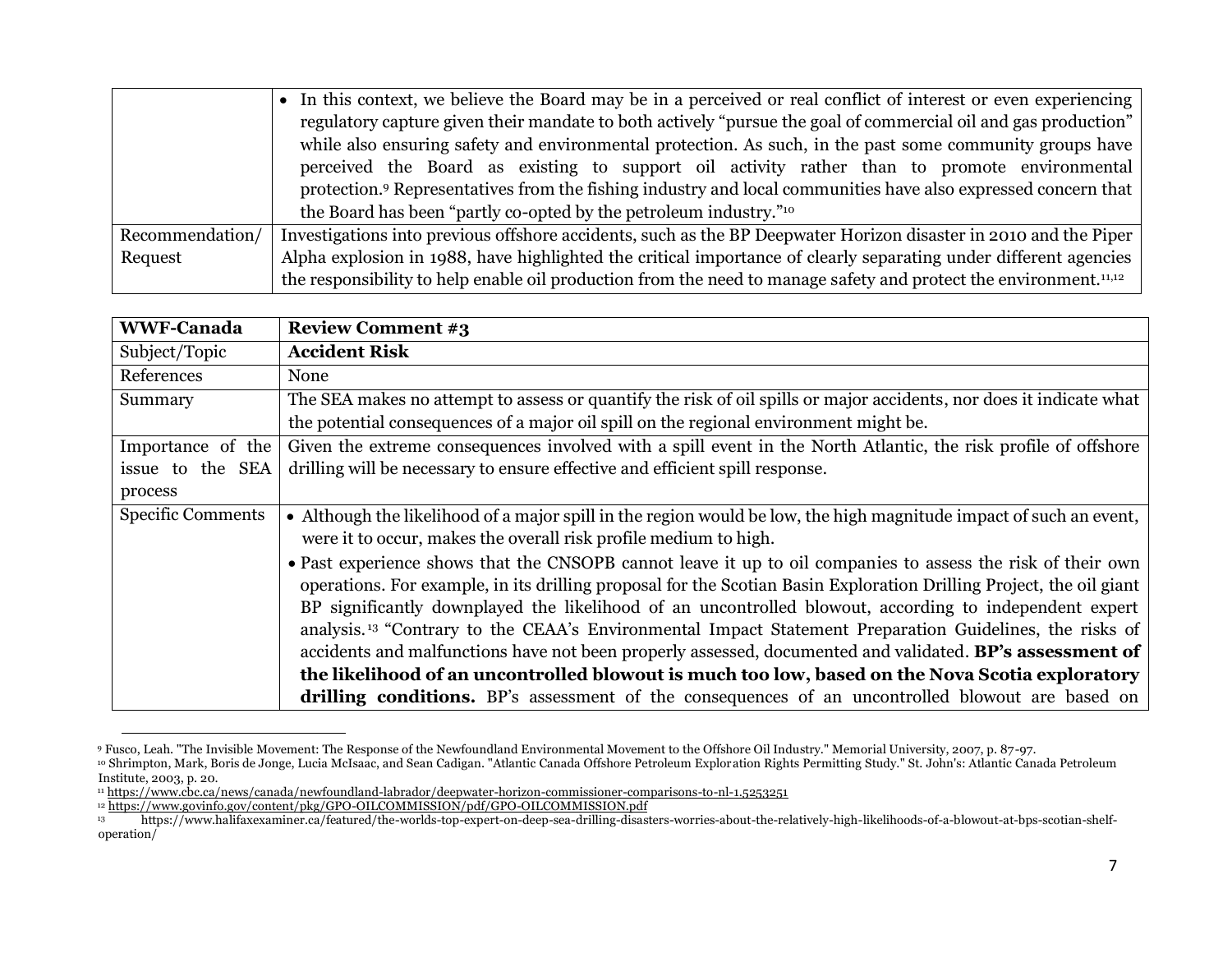|                 | unsubstantiated assessments of the times required for successful mobilization of blowout preventer capping<br>stack, and if required, drilling a relief well. Both the short and long-term 'consequences' of the oil and gas released<br>to the environment have been significantly underestimated."                                                                                                                      |
|-----------------|---------------------------------------------------------------------------------------------------------------------------------------------------------------------------------------------------------------------------------------------------------------------------------------------------------------------------------------------------------------------------------------------------------------------------|
|                 | • Finally, it is possible that exploration drilling in the project area could be taking place in deep water, far offshore<br>and may entail drilling 'high pressure, high temperature' (HPHT) wells. The severity of the kick (which precedes<br>a blowout scenario) will depend on the porosity and the permeability of the formation. If HPHT drilling wells<br>are required, the blowout risk tends to be much higher. |
| Recommendation/ | It would be useful for the SEA to provide a numeric estimate of the potential likelihood of a well blowout or major                                                                                                                                                                                                                                                                                                       |
| Request         | spill in the North Atlantic should oil and gas activity proceed in the offshore and what the potential consequences                                                                                                                                                                                                                                                                                                       |
|                 | would be. The SEA Report should have acknowledged the medium-high risk level of offshore oil and gas operations                                                                                                                                                                                                                                                                                                           |
|                 | due to the high magnitude consequences of such an event.                                                                                                                                                                                                                                                                                                                                                                  |
|                 | When assessing the risk of a deep water well blowout, the CNSOPB must consider the possible <i>consequences</i> of an<br>accident along with its potential likelihood. While it may be true that the likelihood of a blowout is very small, the<br>consequences of such an event would be more devastating in the Atlantic offshore than elsewhere, due to the                                                            |
|                 | difficulty of ensuring adequate oil spill response in remote offshore locations (hundreds of kilometers from shore)                                                                                                                                                                                                                                                                                                       |
|                 | under sometimes extreme weather conditions and exceptionally cold water.                                                                                                                                                                                                                                                                                                                                                  |

| <b>WWF-Canada</b>        | <b>Review Comment #4</b>                                                                                                                                                                                                                                                                                                                                                                                                                                                                                                 |
|--------------------------|--------------------------------------------------------------------------------------------------------------------------------------------------------------------------------------------------------------------------------------------------------------------------------------------------------------------------------------------------------------------------------------------------------------------------------------------------------------------------------------------------------------------------|
| Subject/Topic            | <b>Oil Spill Response Capacity</b>                                                                                                                                                                                                                                                                                                                                                                                                                                                                                       |
| References               | Section 2.2.2                                                                                                                                                                                                                                                                                                                                                                                                                                                                                                            |
| Summary                  | Spill response capabilities in deep water offshore not assessed                                                                                                                                                                                                                                                                                                                                                                                                                                                          |
| Importance of the        | Due to the risk profile of offshore oil and gas in the north Atlantic and the extreme consequences involved with a                                                                                                                                                                                                                                                                                                                                                                                                       |
| issue to the SEA         | spill event, effective and efficient spill response will be of critical importance                                                                                                                                                                                                                                                                                                                                                                                                                                       |
| process                  |                                                                                                                                                                                                                                                                                                                                                                                                                                                                                                                          |
| <b>Specific Comments</b> | • As noted on page 14, "The CNSOPB requires each offshore operator to prepare a spill response plan to address<br>spill prevention and response for accidental spills of hydrocarbons and unauthorized discharges. These plans<br>include contingency measures to address extreme weather scenarios, potential health effects on responders,<br>and interactions with other ocean users. Each operator is also expected to take preventative steps to avoid spills,<br>leaks and discharges and contain any that occur." |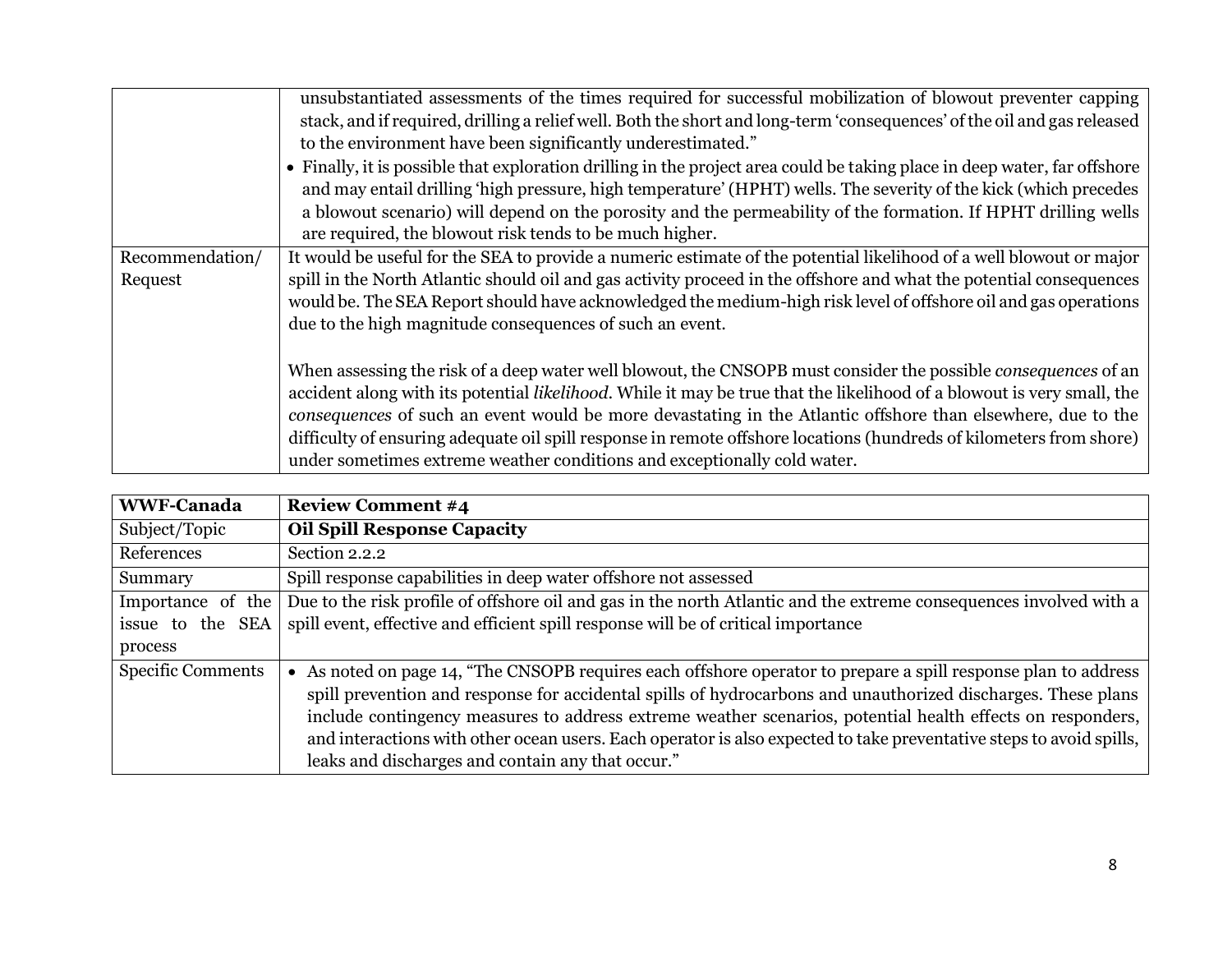|                 | • Page 17 notes the required procedures and practices but does not state that some standard response devices and<br>equipment are not required on drilling sites by the CNSOPB. These include blowout preventers (BOPs) and<br>relief drilling rigs.                                                                                                                                                                                                                                                                                                                                                                                                                                                                                                                                                                                                                                                                                                                                             |
|-----------------|--------------------------------------------------------------------------------------------------------------------------------------------------------------------------------------------------------------------------------------------------------------------------------------------------------------------------------------------------------------------------------------------------------------------------------------------------------------------------------------------------------------------------------------------------------------------------------------------------------------------------------------------------------------------------------------------------------------------------------------------------------------------------------------------------------------------------------------------------------------------------------------------------------------------------------------------------------------------------------------------------|
|                 | • Page 302: "Based on the available information regarding commercial marine fisheries likely to occur in the<br>Study Area, particular consideration should be given to intensively fished areas and times to help avoid or<br>reduce potential interactions between the oil and gas and fishing sectors within the Study Area. A variety of<br>commercial fisheries occur within and throughout the Study Area and adjacent regions."                                                                                                                                                                                                                                                                                                                                                                                                                                                                                                                                                           |
|                 | • Thus, the consequences of a major spill in the region could be serious, yet the SEA does not assess the actual<br>capability of industry or government in responding to a spill hundreds of kilometers offshore in potentially<br>severe weather conditions.                                                                                                                                                                                                                                                                                                                                                                                                                                                                                                                                                                                                                                                                                                                                   |
|                 | • Currently, the CNSOPB does not require that operators keep any subsea containment resources (capping stacks,<br>domes or relief drilling rigs) on or near the project sites during drilling operations, nor are containment devices<br>kept on standby in Halifax or even anywhere on the Atlantic seaboard for that matter. Instead, in the event of a<br>subsea well blowout, the Board allows operators to mobilize capping stacks from either Norway or Brazil by sea,<br>which can take a month to arrive. An uncontrolled well blowout for this length of time, however unlikely, would<br>be devastating to the marine environment and fishery resources within the region as most of the oil would likely<br>never be cleaned up.<br>• It should be noted that in Alaska, operators are required to have a capping stack be onsite within 24 hours of a<br>well blowout. <sup>14</sup> Should the capping stack fail as it did in the Deepwater Horizon blowout, it could take up to 4 |
|                 | months for a relief drilling rig to plug an out-of-control well, an unacceptably long period of time. Every<br>additional day required to cap a blowout corresponds with potentially hundreds of thousands of liters of oil<br>being released into the marine environment.                                                                                                                                                                                                                                                                                                                                                                                                                                                                                                                                                                                                                                                                                                                       |
| Recommendation/ | The CNSOPB must consider what additional accident prevention measures unique to the Nova Scotian offshore                                                                                                                                                                                                                                                                                                                                                                                                                                                                                                                                                                                                                                                                                                                                                                                                                                                                                        |
| Request         | should be put in place before any exploration drilling programs are approved.                                                                                                                                                                                                                                                                                                                                                                                                                                                                                                                                                                                                                                                                                                                                                                                                                                                                                                                    |
|                 | The CNSOPB will also need to consider the most effective spill response tactics including mechanical containment,<br>natural degradation, chemical dispersion and in situ burning. All of these have drawbacks and limited<br>effectiveness depending on the environmental conditions at the time. In the event of a major spill, it is likely that<br>much of the oil would never be recovered given the remote location of the project area and the probability of<br>adverse weather conditions.                                                                                                                                                                                                                                                                                                                                                                                                                                                                                              |

<sup>&</sup>lt;sup>14</sup> https://www.federalregister.gov/documents/2016/07/15/2016-15699/oil-and-gas-and-sulfur-operations-on-the-outer-continental-shelfrequirements-for-exploratory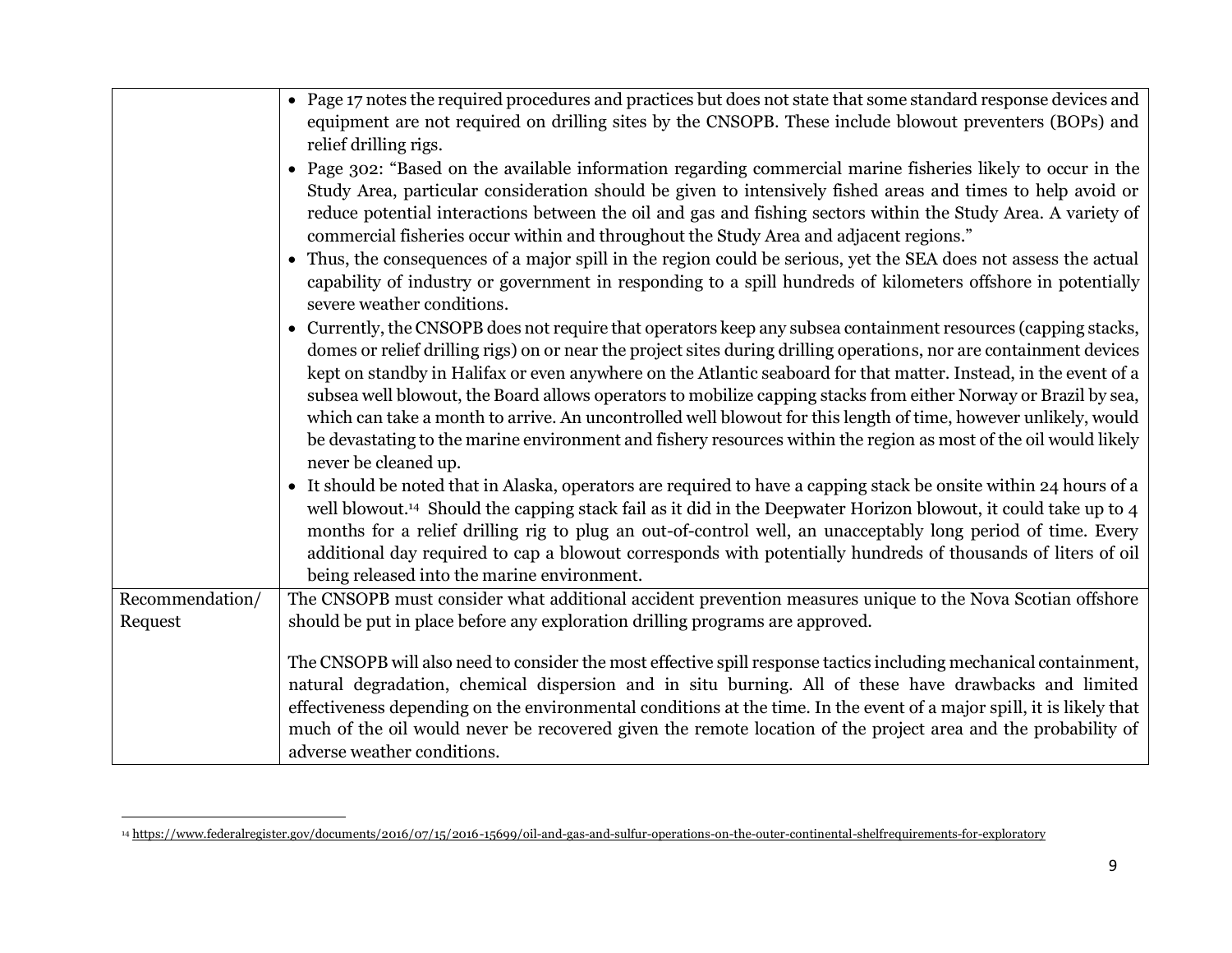| <b>WWF-Canada</b>                                | <b>Review Comment #5</b>                                                                                                                                                                                                                                                                                                                                                                                                                                                                                                                                                                                                                                                                                                                                                                                                                                                                                                                                                                                                                                                                                                                                                                                                                                                                                                                                                                                                                                                                                                                                                                                                                              |
|--------------------------------------------------|-------------------------------------------------------------------------------------------------------------------------------------------------------------------------------------------------------------------------------------------------------------------------------------------------------------------------------------------------------------------------------------------------------------------------------------------------------------------------------------------------------------------------------------------------------------------------------------------------------------------------------------------------------------------------------------------------------------------------------------------------------------------------------------------------------------------------------------------------------------------------------------------------------------------------------------------------------------------------------------------------------------------------------------------------------------------------------------------------------------------------------------------------------------------------------------------------------------------------------------------------------------------------------------------------------------------------------------------------------------------------------------------------------------------------------------------------------------------------------------------------------------------------------------------------------------------------------------------------------------------------------------------------------|
| Subject/Topic                                    | <b>Seismic Testing Impacts</b>                                                                                                                                                                                                                                                                                                                                                                                                                                                                                                                                                                                                                                                                                                                                                                                                                                                                                                                                                                                                                                                                                                                                                                                                                                                                                                                                                                                                                                                                                                                                                                                                                        |
| References                                       | Various page references in the SEA                                                                                                                                                                                                                                                                                                                                                                                                                                                                                                                                                                                                                                                                                                                                                                                                                                                                                                                                                                                                                                                                                                                                                                                                                                                                                                                                                                                                                                                                                                                                                                                                                    |
| Summary                                          | Treatment of seismic is incomplete, sometimes incorrect and contains scientifically unsubstantiated conclusions<br>and misleading statements, which all tend in the direction of downplaying the harm and risk seismic surveys pose<br>to marine life. Assessment of seismic mitigation measures is also sometimes incorrect or unproven and tends to<br>overstate the effectiveness of proposed mitigation measures, which have largely been developed by industry and<br>regulators and are not necessarily supported by evidence.                                                                                                                                                                                                                                                                                                                                                                                                                                                                                                                                                                                                                                                                                                                                                                                                                                                                                                                                                                                                                                                                                                                  |
| Importance of the<br>issue to the SEA<br>process | Research indicates that seismic blasting can harm marine wildlife. To date 130 species have been documented to<br>be impacted by human-caused underwater noise pollution, including plankton, benthic organisms, whales,<br>invertebrates, some fish species, narwhals, harbour porpoises, squid and shrimp. <sup>15</sup>                                                                                                                                                                                                                                                                                                                                                                                                                                                                                                                                                                                                                                                                                                                                                                                                                                                                                                                                                                                                                                                                                                                                                                                                                                                                                                                            |
| Specific Comments                                | • Seismic surveys typically consist of 18-48 airguns, all firing simultaneously every 10 seconds, around the clock.<br>• Underwater sounds can travel thousands of kilometers under the right conditions, meaning that effects would<br>not be limited to within "50 km" as stated on page 240 of the SEA or necessarily "return to baseline after the<br>sound source is removed". <sup>16</sup><br>• In fact, Weilgart reviewed 115 primary studies showing over 100 species have been documented to be impacted<br>by human-caused underwater noise pollution, including plankton, benthic organisms, whales, invertebrates,<br>some fish species, narwhals, harbour porpoises, squid and shrimp. The SEA final report must clarify why the<br>impacts and negative effects demonstrated in these 115 primary studies do not apply in this case.<br>• The "standard" mitigation measures listed on page 235 of the SEA have largely been developed by industry and<br>regulators; they are not always supported by research; and they are in some cases unproven in their effectiveness.<br>Spawning grounds and eggs are not easily detected, and not enough is known about the location of many<br>spawning grounds in the north Atlantic. It is unknown what a truly "safe distance" is for seismic programs, and<br>negative effects beyond the horizon, such as masking, cannot be easily mitigated.<br>• For mammal monitoring from a seismic vessel, most whales are rarely visible at the surface, especially the deep<br>divers (Northern bottlenose whales) and especially in anything but perfect visibility. Quantitative analysis has |

<sup>15</sup> Weilgart, L., 2018. The impact of ocean noise pollution on fish and invertebrates. *Report for OceanCare, Switzerland. [https://www.oceancare.org/wp](https://www.oceancare.org/wp-content/uploads/2017/10/OceanNoise_FishInvertebrates_May2018.pdf)[content/uploads/2017/10/OceanNoise\\_FishInvertebrates\\_May2018.pdf](https://www.oceancare.org/wp-content/uploads/2017/10/OceanNoise_FishInvertebrates_May2018.pdf)*

<sup>16</sup> Holles, S., Simpson, S.D., Radford, A.N., Berten, L. and Lecchini, D., 2013. Boat noise disrupts orientation behaviour in a coral reef fish. *Marine Ecology Progress Series*, *485*, pp.295- 300.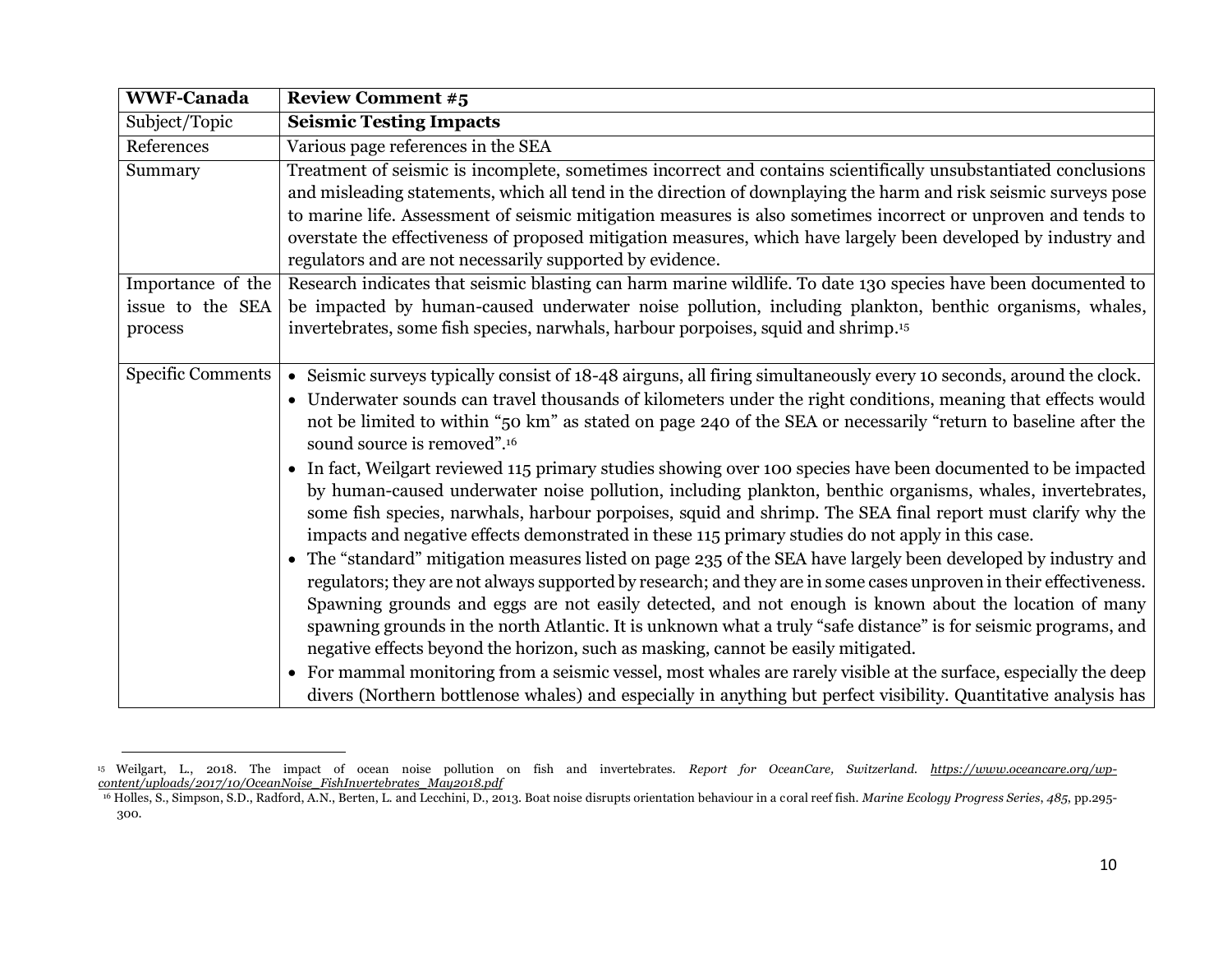|                 | shown that mitigation monitoring detects fewer than 2 per cent of beaked whales (e.g. Northern bottlenose            |
|-----------------|----------------------------------------------------------------------------------------------------------------------|
|                 | whale) even if the animals are directly in the path of the ship (see below: Barlow 2006).                            |
|                 | • The safety radius is dependent on the sound transmission conditions which change with bathymetry, nature of        |
|                 | the seafloor, salinity, and the sound speed profile which can change between seasons. A 500m safety zone is an       |
|                 | arbitrary radius that has no basis in research to be effective.                                                      |
|                 | • Ramp ups or soft starts don't necessarily cause avoidance and can't be counted on to clear an area of marine life. |
|                 | • We may not know the exact details of which organisms will be harmed by seismic airgun noise and to what            |
|                 | degree, but this does not mean that the negative effects will be limited to the immediate area, will stop once oil   |
|                 | and gas activities cease, and that the effects will be reversible. More research is needed, and the precautionary    |
|                 | approach should be applied for those species in which seismic impacts are unknown or uncertain.                      |
| Recommendation/ | WWF-Canada recommends that the CNSOPB review the additional studies provided in this section, in addition to         |
| Request         | the ones provided below. Thorough, long-term studies will also need to be carried out to get robust baseline         |
|                 | biological information on the distribution and abundance of valued ecosystem components such as belugas, right       |
|                 | whales, bowhead whales, fin whales, Northern bottlenose whales, harbour porpoises, cod, Greenland halibut,           |
|                 | clams, mussels, squid, and shrimp, all of which are present in the area. The long-term impacts of seismic airgun     |
|                 | noise, together with threats such as climate change and ocean acidification, on the ecosystem and population         |
|                 | biology should be thoroughly studied.                                                                                |
|                 | Aguilar de Soto, N., N. Delorme, J. Atkins, S. Howard, J. Williams, and M. Johnson. 2013. Anthropogenic noise        |
|                 | causes body malformations and delays development in marine larvae. Scientific Reports 3, Article number: 2831.       |
|                 | André, M., Solé, M., Lenoir, M., Durfort, M., Quero, C., Mas, A., Lombarte, A., Van der Schaar, M., López-Bejar,     |
|                 | M., Morell, M. and Zaugg, S., 2011. Low-frequency sounds induce acoustic trauma in cephalopods. Frontiers in         |
|                 | Ecology and the Environment, 9(9), pp.489-493.                                                                       |
|                 | Barlow, J. and Gisiner, R., 2006. Mitigating, monitoring and assessing the effects of anthropogenic sound on         |
|                 | beaked whales. Journal of Cetacean Research and Management, 7(3), pp.239-249.                                        |
|                 | Cosens, S.E. and Dueck, L.P., 1993. Icebreaker noise in Lancaster Sound, NWT, Canada: Implications for marine        |
|                 | mammal behavior. Marine Mammal Science, 9(3), pp.285-300.                                                            |
|                 | Day, R.D., McCauley, R.D., Fitzgibbon, Q.P., Hartmann, K. and Semmens, J.M., 2017. Exposure to seismic air gun       |
|                 | signals causes physiological harm and alters behavior in the scallop Pecten fumatus. Proceedings of the National     |
|                 | Academy of Sciences, 114(40), pp. E8537-E8546.                                                                       |
|                 | Finley, K.J., Miller, G.W., Davis, R.A., and Greene, C.R., 1990. Reactions of belugas, Delphinapterus leucas, and    |
|                 | narwhals, Monodon monoceros, to ice-breaking ships in the Canadian high arctic. Canadian Bulletin of Fisheries       |
|                 | and Aquatic Sciences, 224, pp.97-117.                                                                                |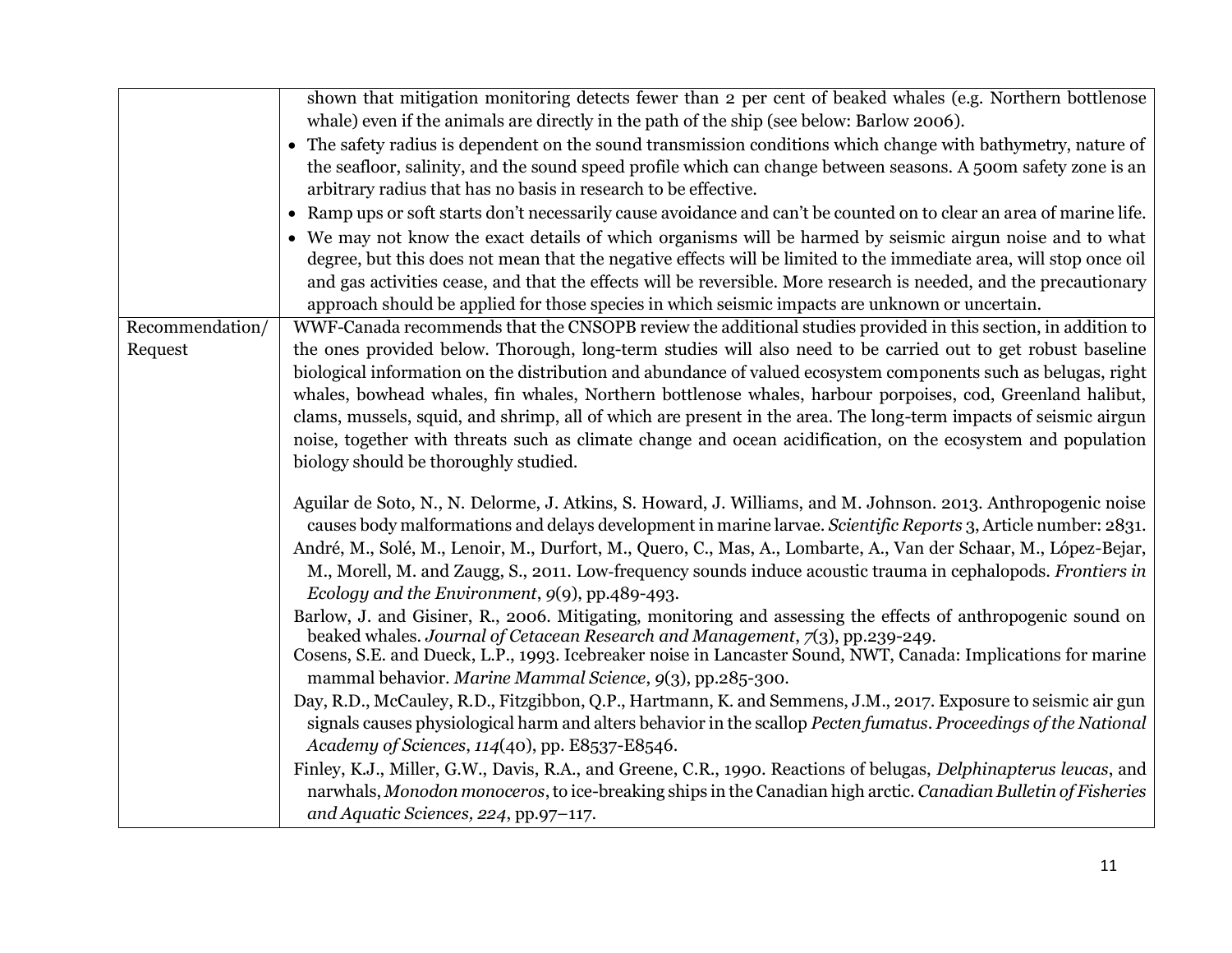| Götz, T. and Janik, V.M., 2011. Repeated elicitation of the acoustic startle reflex leads to sensitization in subsequent                                                                                                    |
|-----------------------------------------------------------------------------------------------------------------------------------------------------------------------------------------------------------------------------|
| avoidance behaviour and induces fear conditioning. BMC neuroscience, 12(1), p.30.                                                                                                                                           |
| McCauley, R.D., Day, R.D., Swadling, K.M., Fitzgibbon, Q.P., Watson, R.A. and Semmens, J.M., 2017. Widely used<br>marine seismic survey air gun operations negatively impact zooplankton. Nature Ecology & Evolution, 1(7), |
| $pp.1-8.$                                                                                                                                                                                                                   |
| Simpson, S.D., Munday, P.L., Wittenrich, M.L., Manassa, R., Dixson, D.L., Gagliano, M. and Yan, H.Y., 2011. Ocean                                                                                                           |
| acidification erodes crucial auditory behaviour in a marine fish. Biology Letters, 7(6), pp.917-920.                                                                                                                        |
| Solé, M., Lenoir, M., Fortuño, J.M., Durfort, M., Van der Schaar, M. and André, M., 2016. Evidence of Cnidarians                                                                                                            |
| sensitivity to sound after exposure to low frequency underwater sources. Scientific reports, 6, p.37979.                                                                                                                    |
| Solé, M., Sigray, P., Lenoir, M., Van Der Schaar, M., Lalander, E. and André, M., 2017. Offshore exposure                                                                                                                   |
| experiments on cuttlefish indicate received sound pressure and particle motion levels associated with acoustic                                                                                                              |
| trauma. Scientific reports, 7, p.45899.                                                                                                                                                                                     |

| <b>WWF-Canada</b>        | <b>Review Comment #6</b>                                                                                              |
|--------------------------|-----------------------------------------------------------------------------------------------------------------------|
| Subject/Topic            | <b>Well Blowouts and Major Spills</b>                                                                                 |
| References               | Section 2.3                                                                                                           |
| Summary                  | The SEA notes two blowouts in Canadian waters but neglects to mention other accidents in the Atlantic offshore        |
| Importance of the        | The impact of a well blowout or major spill in the north Atlantic could be catastrophic due to heightened sensitivity |
| issue to the SEA         | of the marine environment to pollution and the difficulty of ensuring adequate oil spill response in remote locations |
| process                  | under extreme weather conditions with potential sea ice.                                                              |
| <b>Specific Comments</b> | Page 15 identified two blowouts and other accidental events in Atlantic Canada but neglects to mention the            |
|                          | following:                                                                                                            |
|                          | In June 2018, BP Canada reported an accident in which 136,000 liters of toxic drilling mud was spilled from           |
|                          | its West Aquarius platform off the cost of Halifax. The incident occurred less than four months after                 |
|                          | Environment and Climate Change Canada approved the drilling project after concluding that it was unlikely to          |
|                          | cause significant environmental damage.                                                                               |
|                          | In November 2018, the Husky Sea Rose drilling platform off the coast of Newfoundland spilled at least 225,000         |
|                          | liters of crude oil into the North Atlantic, the largest spill in the province's history, after Husky attempted to    |
|                          | re-start operations during an extremely violent storm, which led to a flowline being disconnected. Currently in       |
|                          | Canada, offshore oil and gas regulators do not have the authority to tell companies when it's safe to restart         |
|                          | operations; rather it's left up to operators to decide for themselves.                                                |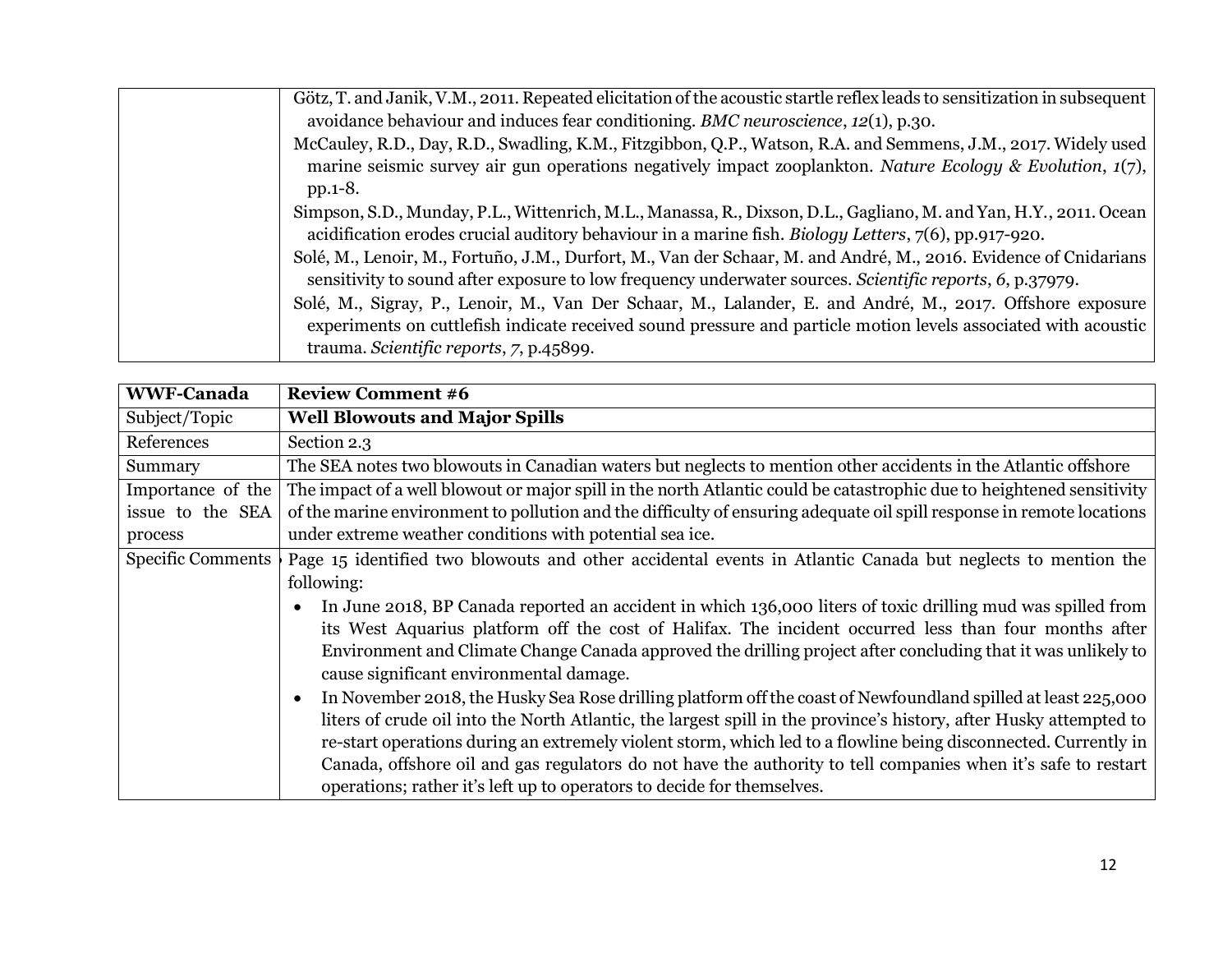|                 | Some experts have estimated that a "horrendous" number of sea birds, possibly over 100,000, may have been                   |
|-----------------|-----------------------------------------------------------------------------------------------------------------------------|
|                 | killed as a result of the Sea Rose spill. <sup>17</sup> This was the second serious incident by Husky Energy's SeaRose FPSO |
|                 | in the last few years. In May 2017, a huge iceberg came within 180 meters of the same vessel, so close that the             |
|                 | crew were told to "brace for impact," yet oil production was not halted. <sup>18</sup>                                      |
|                 | That three serious incidents could occur over such a short time span indicates the hazards common in the                    |
|                 | North Atlantic and highlights the need for adequate preventative measures to ensure that a major spill never                |
|                 | takes place and for an extremely effective oil spill response strategy on the part of the operator. Oil spill               |
|                 | response in the North Atlantic is challenging because of extreme weather, sea ice and environmental                         |
|                 | conditions, logistical challenges and significant distances. Remote locations mean response times for large-                |
|                 | scale cleanup and storage equipment can be much longer than in more southern locations. Cold air and water                  |
|                 | temperatures persist for much of the year in the region with rain, blowing snow, fog, gale-force winds and                  |
|                 | periods of darkness limiting visibility.                                                                                    |
| Recommendation/ | Future research is needed to assess the capacity and infrastructure required to deal with a well blowout or major           |
| Request         | spill in the north Atlantic and to determine whether an effective response can be mounted in remote locations under         |
|                 | harsh weather conditions. The report should also acknowledge the accidents listed above and indicate that there             |
|                 | have been many other extremely serious blowouts and offshore accidents over the last 40 years around the world.             |

| <b>WWF-Canada</b>        | <b>Review Comment #7</b>                                                                                                                                                                                                                                                                                                                                                                                                                                                                                                                                       |
|--------------------------|----------------------------------------------------------------------------------------------------------------------------------------------------------------------------------------------------------------------------------------------------------------------------------------------------------------------------------------------------------------------------------------------------------------------------------------------------------------------------------------------------------------------------------------------------------------|
| Subject/Topic            | <b>Chronic pollution from oil platforms</b>                                                                                                                                                                                                                                                                                                                                                                                                                                                                                                                    |
| References               | Section 2.2.1 and chapter 5                                                                                                                                                                                                                                                                                                                                                                                                                                                                                                                                    |
| Summary                  | Some impacts from chronic pollution may be more significant than indicated in the SEA                                                                                                                                                                                                                                                                                                                                                                                                                                                                          |
| Importance of the        | While the environmental impacts of a single small spill, leak or intentional discharge are likely to be minimal, the                                                                                                                                                                                                                                                                                                                                                                                                                                           |
| issue to the SEA         | cumulative impacts of many small spills or ongoing, chronic pollution can be significant. These impacts may persist                                                                                                                                                                                                                                                                                                                                                                                                                                            |
| process                  | in the offshore environment for many years.                                                                                                                                                                                                                                                                                                                                                                                                                                                                                                                    |
| <b>Specific Comments</b> | • Page 239 states that environmental effects of offshore oil and gas operations can include "Possible contamination<br>of marine wildlife and their habitats or feed sources as a result of environmental discharges due to planned<br>project activities and/or accidental events (such as drill wastes, deck drainage, large spills);" and "Possible<br>alteration of benthic habitats due to the discharge and deposition of drill cuttings, placement of other<br>infrastructure or equipment or other activities, as well as possible accidental spills." |

<sup>17</sup> Stokes, C. Think few reported oiled seabirds is good news? Not so fast, says MUN biologist. *CBC News.*

<https://www.cbc.ca/news/canada/newfoundland-labrador/searose-spill-seabird-threat-1.4914730>

<sup>18</sup> <https://www.cbc.ca/news/canada/newfoundland-labrador/husky-energy-searose-production-federal-court-application-1.4658934>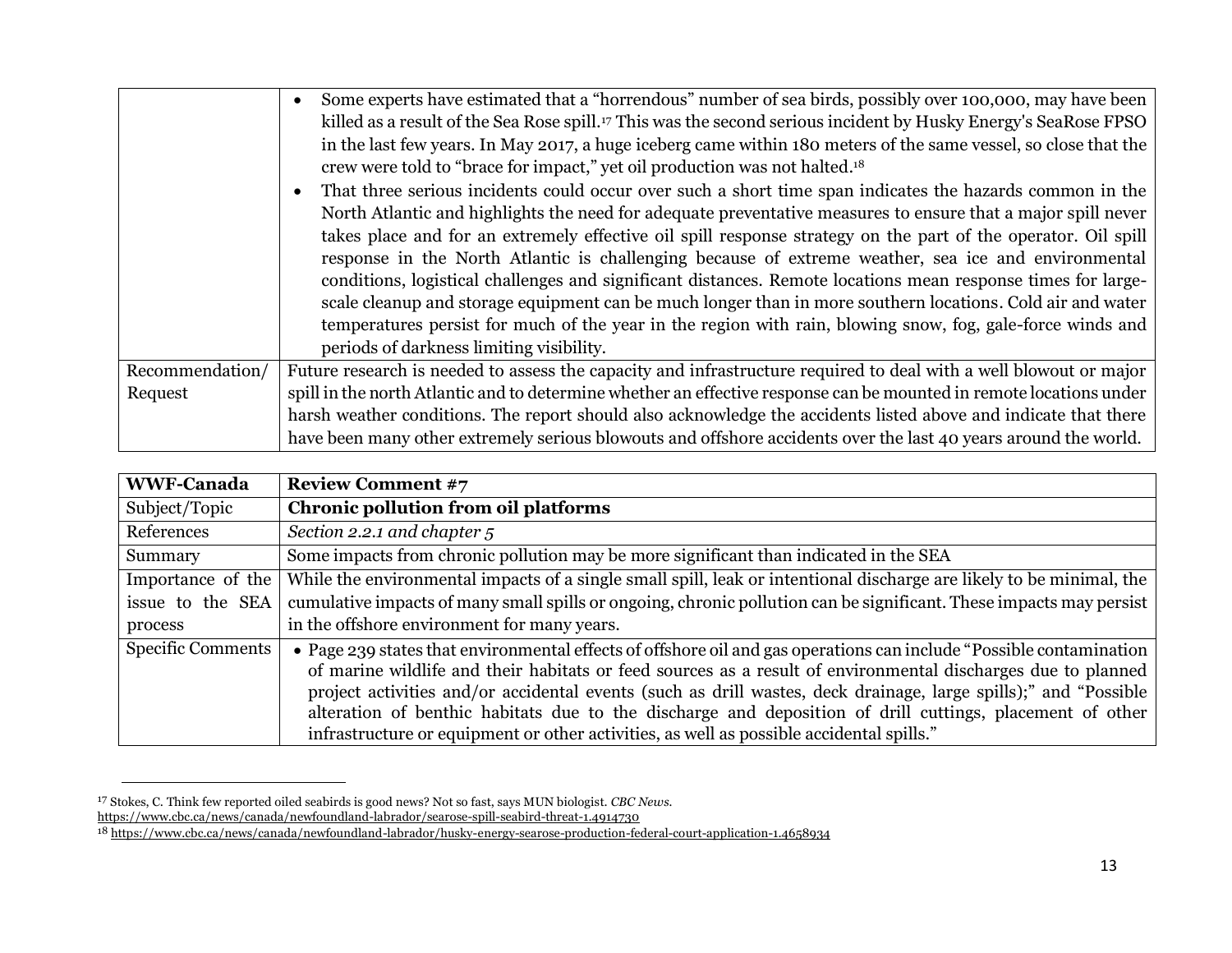|                 | • Experiments into the impacts of sediments from offshore drilling activities, including large amounts of drilling |
|-----------------|--------------------------------------------------------------------------------------------------------------------|
|                 | cuttings have shown a significant reduction in number of taxa, abundance, biomass and diversity when cuttings      |
|                 | were added to natural sedimentation thresholds. <sup>19</sup>                                                      |
|                 | • The disturbance caused by drilling has been shown to have an impact on deep-water megafaunal density and         |
|                 | diversity, for example, with recovery and recolonization being only partial after 3 years, and the effects of such |
|                 | activities being still visible after a decade. <sup>20</sup>                                                       |
|                 | • Discharges of water-based and low-toxicity oil-based drilling muds and produced water can extend over 2 km,      |
|                 | while the ecological impacts at the population and community levels on the seafloor are most commonly about        |
|                 | 200–300 m from their source. These impacts may persist in the deep sea for many years and likely longer for its    |
|                 | more fragile cold-water ecosystems that recover very slowly from disturbance. Cold water benthic corals and        |
|                 | sponges play a critical primary productivity role for many marine organisms.                                       |
| Recommendation/ | We recommend that the CNSOPB consult the sources noted in this section to better understand the potential          |
| Request         | cumulative impacts of ongoing chronic pollution from oil platforms, in addition to:                                |
|                 | Cordes, Erik E. et al. Environmental Impacts of the Deep-Water Oil and Gas Industry. Environmental Science.        |
|                 | September 2016. https://www.frontiersin.org/articles/10.3389/fenvs.2016.00058/full                                 |

| <b>WWF-Canada</b>        | <b>Review Comment #8</b>                                                                                                  |
|--------------------------|---------------------------------------------------------------------------------------------------------------------------|
| Subject/Topic            | Greenhouse gas (GHG) emissions from shipping traffic (cumulative effects)                                                 |
| References               | 5.2.1                                                                                                                     |
| Summary                  | Air emissions from shipping vessels are noted in the SEA as a potential environmental disturbance that should be          |
|                          | mitigated but the SEA does not give sufficient treatment to the contribution of shipping to the climate crisis.           |
| Importance of the        | As the number of vessel voyages rises due to offshore development so do greenhouse gas emissions.                         |
| issue to the SEA         |                                                                                                                           |
| process                  |                                                                                                                           |
| <b>Specific Comments</b> | • Recent findings from the Intergovernmental Panel on Climate Change (IPCC) special report on the impacts of              |
|                          | global warming finds that limiting warming to $1.5^{\circ}$ C would require "rapid and far-reaching" transitions in land, |
|                          | energy, industry, buildings, transport, and cities. Global net human-caused emissions of carbon dioxide would             |
|                          | need to fall by about 45 per cent from 2010 levels by 2030, reaching 'net zero' around 2050. <sup>21</sup>                |

<sup>19</sup> Schaanning, M. T., H. C. Trannum, S. Øxnevad, J. Carroll & T. Bakke, 2008. Effects of drill cuttings on biochemical fluxes and macrobenthos of marine sediments. Journal of Experimental Marine Biology and Ecology 361: 49–57.

<sup>&</sup>lt;sup>20</sup> Jones, D. O. B., A. R. Gates & B. Lausen, 2012. Recovery of deep-water megafaunal assemblages from hydrocarbon drilling disturbance in the Faroe-Shetland channel. Marine Ecology Progress Series 461: 71–82.

<sup>21</sup> <https://www.ipcc.ch/report/sixth-assessment-report-working-group-i/>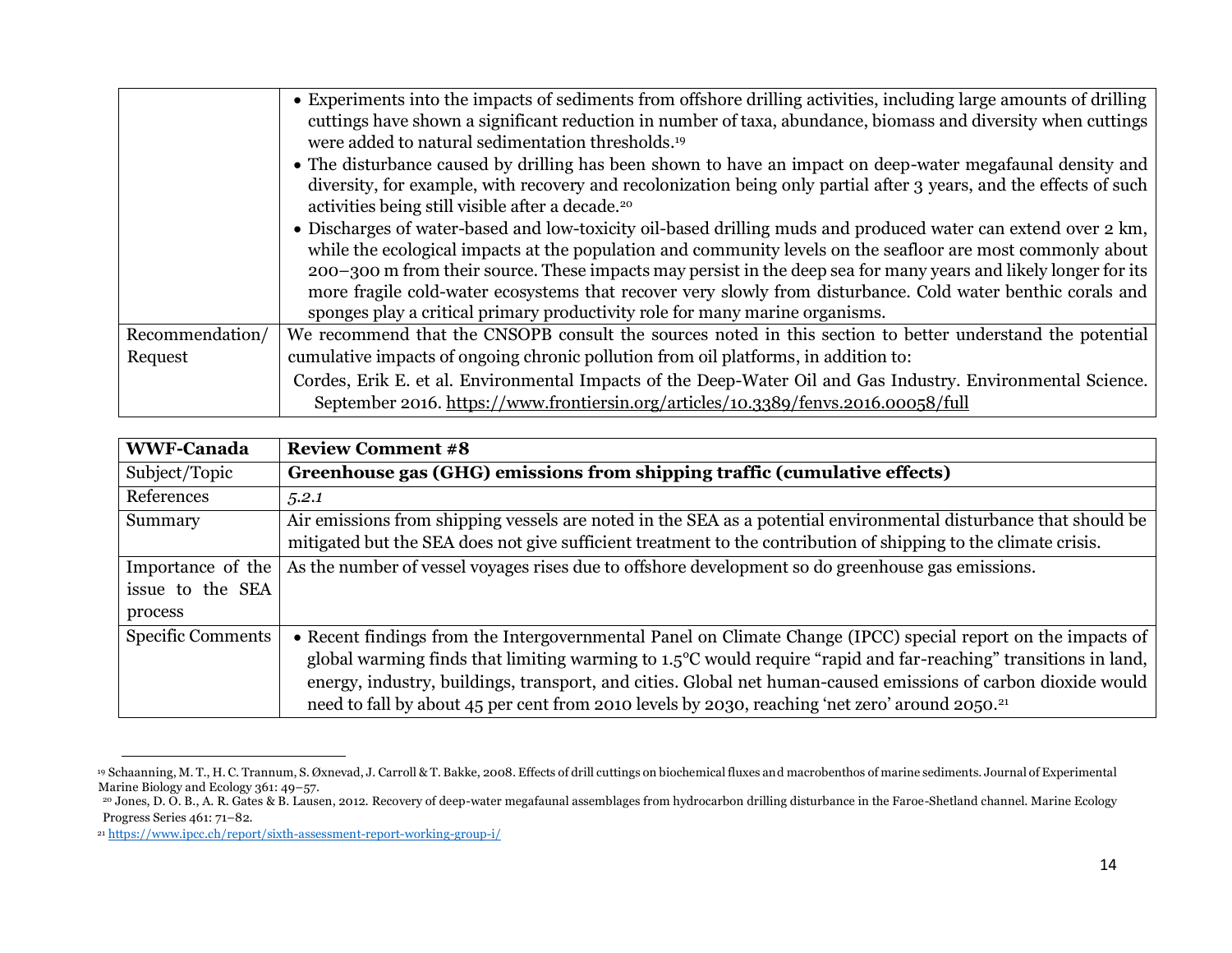|                 | • For the shipping sector, the International Maritime Organization (IMO) framework agreement on GHG                                      |
|-----------------|------------------------------------------------------------------------------------------------------------------------------------------|
|                 | reductions has committed "to peak GHG emissions from international shipping as soon as possible and to                                   |
|                 | reduce the total annual GHG emissions by at least 50% by 2050 compared to 2008'. <sup>22</sup> Specifically, international               |
|                 | shipping's carbon budget under a 2 <sup>o</sup> C global warming scenario is 33 Gt of CO2, a 1.5 <sup>o</sup> C scenario allows for only |
|                 | 18 Gt. Given this reality, 'rapid and far reaching' transformation within the shipping sector is imperative to reach                     |
|                 | these goals.                                                                                                                             |
| Recommendation/ | Consideration should be given to project specific GHG reduction targets for offshore support vessels.                                    |
| Request         |                                                                                                                                          |

| <b>WWF-Canada</b>        | <b>Review Comment #9</b>                                                                                              |
|--------------------------|-----------------------------------------------------------------------------------------------------------------------|
| Subject/Topic            | <b>Cumulative Effects</b>                                                                                             |
| References               | Section 7.2                                                                                                           |
| Summary                  | As industrial activity in the North Atlantic rises so do the pressures on and risks to marine life through cumulative |
|                          | effects, many of which are not well understood. The SEA should have indicated where more research is required         |
|                          | before any oil and gas activities take place.                                                                         |
| Importance of the        | Describing and evaluating cumulative effects was identified by the CNSOPB as one of the key purposes and              |
| issue to the SEA         | objectives of the SEA. Oil and gas activities would be introduced into an environment that is already under pressure  |
| process                  | from the effects of climate change and related ocean acidification, species migrations northward, discharge of        |
|                          | wastewater, increasing ship traffic and related pollution, and the risk of invasive species                           |
| <b>Specific Comments</b> | • Section 7.2 acknowledges the possibility for cumulative effects and identifies several important impacts that may   |
|                          | arise. It also correctly states that project-specific analyses would be required to understand the nature,            |
|                          | magnitude and spatial and temporal distribution of any environmental effects from future oil and gas projects.        |
|                          | • The report indicates that cumulative effects to marine habitat can be understood through "approaches and            |
|                          | methods that allow for an analysis and consideration of the effects of past, present and reasonably foreseeable       |
|                          | future projects and activities" (pg. 291-2). However, direct studies of natural recovery from drilling in deep water  |
|                          | are lacking and the cumulative effects of multiple drilling wells have not been well-studied. <sup>23</sup>           |
| Recommendation/          | The SEA identified many possible cumulative effects but declined to evaluate precisely how future oil and gas         |
| Request                  | activities would or could exacerbate impacts on marine wildlife and ecosystems. More research is needed on the        |
|                          | cumulative effects of multiple drillings wells on the north Atlantic marine environments.                             |

<sup>22</sup> https://www.imo.org/en/MediaCentre/HotTopics/Pages/Reducing-greenhouse-gas-emissions-from-ships.aspx

<sup>&</sup>lt;sup>23</sup> Cordes, E. et al. September 2016. 'Environmental Impacts of the Deepwater Oil and Gas Industry: A Review to Guide Management Strategies. Frontiers in Environmental Science. <https://doi.org/10.3389/fenvs.2016.00058>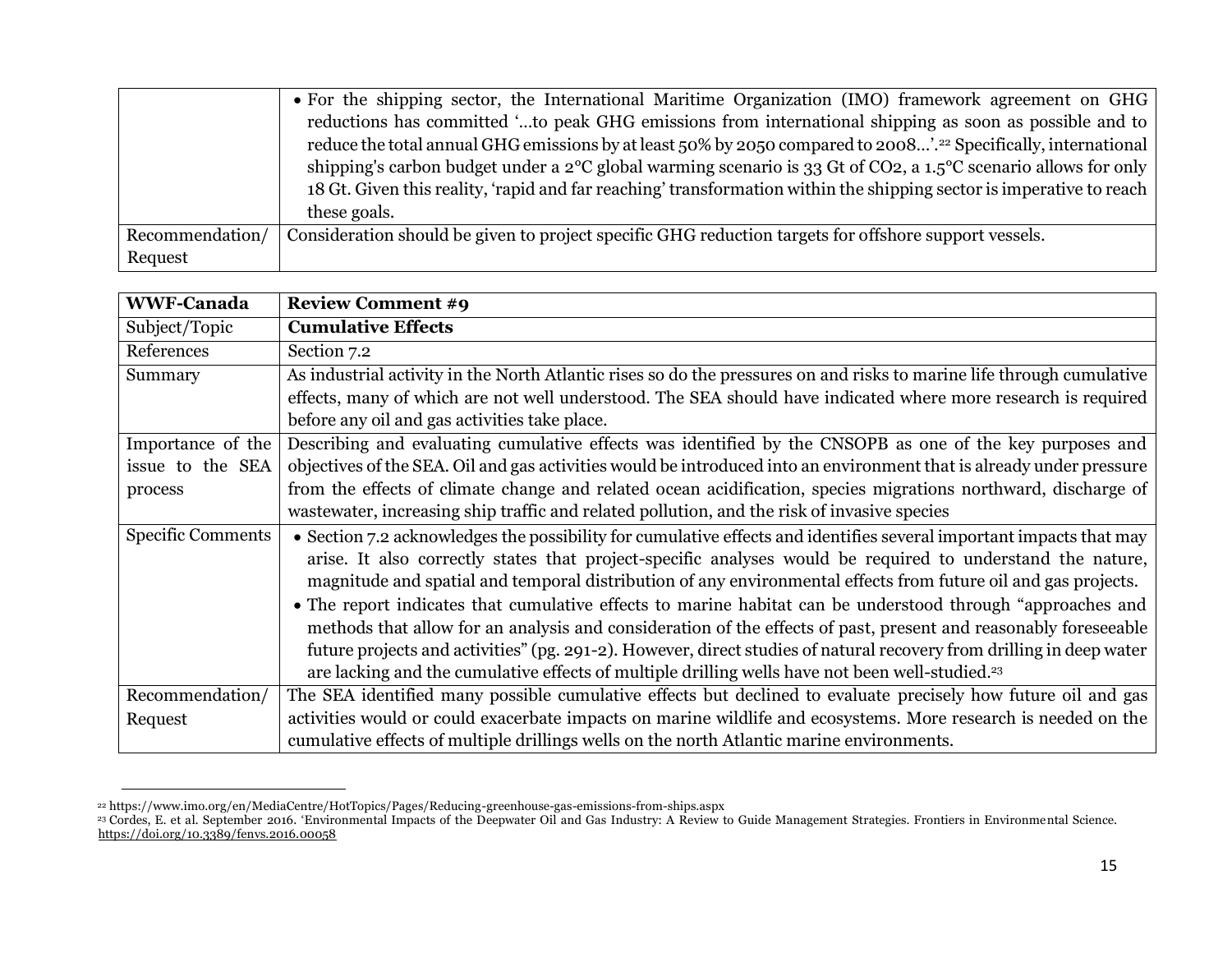| <b>WWF-Canada</b>        | <b>Review Comment #10</b>                                                                                                                                                                                                                                                                                                                                                                                                                                                                                                                                                                                                                                                                                                                                                                                                                                                                                                                                                                                                                 |
|--------------------------|-------------------------------------------------------------------------------------------------------------------------------------------------------------------------------------------------------------------------------------------------------------------------------------------------------------------------------------------------------------------------------------------------------------------------------------------------------------------------------------------------------------------------------------------------------------------------------------------------------------------------------------------------------------------------------------------------------------------------------------------------------------------------------------------------------------------------------------------------------------------------------------------------------------------------------------------------------------------------------------------------------------------------------------------|
| Subject/Topic            | <b>Chemical spill dispersants</b>                                                                                                                                                                                                                                                                                                                                                                                                                                                                                                                                                                                                                                                                                                                                                                                                                                                                                                                                                                                                         |
| References               | 5.1.3.1.4                                                                                                                                                                                                                                                                                                                                                                                                                                                                                                                                                                                                                                                                                                                                                                                                                                                                                                                                                                                                                                 |
| Summary                  | The potential ecological consequences of adding dispersants to an oil spill are not well understood                                                                                                                                                                                                                                                                                                                                                                                                                                                                                                                                                                                                                                                                                                                                                                                                                                                                                                                                       |
| Importance of the        | The application of chemical dispersants must be proven to have a net environmental benefit before they are used.                                                                                                                                                                                                                                                                                                                                                                                                                                                                                                                                                                                                                                                                                                                                                                                                                                                                                                                          |
| issue to the SEA         |                                                                                                                                                                                                                                                                                                                                                                                                                                                                                                                                                                                                                                                                                                                                                                                                                                                                                                                                                                                                                                           |
| process                  |                                                                                                                                                                                                                                                                                                                                                                                                                                                                                                                                                                                                                                                                                                                                                                                                                                                                                                                                                                                                                                           |
| <b>Specific Comments</b> | • Page 245 correctly identifies some of the risks and deleterious impacts of applying chemical dispersants such as<br>Corexit to "break down oil into small droplets, creating a larger surface area for accelerated microbial<br>degradation of spilled oil." The potential ecological consequences of the physical and toxicological properties of<br>dispersed oil are far from fully understood. Broadcasting dispersants can sometimes compound the ecological<br>damage of oil spills. The impacts to plankton communities, which are the foundation of marine food webs and<br>the impacts to the seabed are detrimental. <sup>24</sup><br>• Paris et al. (2018) found that, given the potential for toxic chemical dispersants to cause environmental damage<br>by increasing oil bioavailability and toxicity while suppressing its biodegradation, unrestricted dispersant<br>application in response to deep-sea blowout is highly questionable and more research is required to inform<br>response plans in future oil spills |
| Recommendation/          | Given the serious health consequences to marine life, the application of chemical dispersants to oil spills must only                                                                                                                                                                                                                                                                                                                                                                                                                                                                                                                                                                                                                                                                                                                                                                                                                                                                                                                     |
| Request                  | take place where a net environmental benefit has been proven. Please review the following additional studies for<br>inclusion:                                                                                                                                                                                                                                                                                                                                                                                                                                                                                                                                                                                                                                                                                                                                                                                                                                                                                                            |
|                          | Buskey, E., H. White, and A.J. Esbaugh. 2016. Impact of Oil Spills on Marine Life in the Gulf of Mexico: Effects on<br>Plankton, Nekton, and Deep-Sea Benthos. Oceanography 29(3): 174-181.                                                                                                                                                                                                                                                                                                                                                                                                                                                                                                                                                                                                                                                                                                                                                                                                                                               |
|                          | Paris, C. B. et al. 2018. BP Gulf Science Data Reveals Ineffectual Subsea Dispersant Injection for the Macondo<br>Blowout. Frontiers in Marine Science. November 2018.                                                                                                                                                                                                                                                                                                                                                                                                                                                                                                                                                                                                                                                                                                                                                                                                                                                                    |

| WWF-Canada    | <b>Review Comment #11</b>                                      |
|---------------|----------------------------------------------------------------|
| Subject/Topic | Economic benefits of offshore oil and gas to local communities |
| References    | None                                                           |

<sup>24</sup> Buskey, E., H. White, and A.J. Esbaugh. 2016. *Impact of Oil Spills on Marine Life in the Gulf of Mexico: Effects on Plankton, Nekton, and Deep-Sea Benthos.* Oceanography 29(3): 174- 181.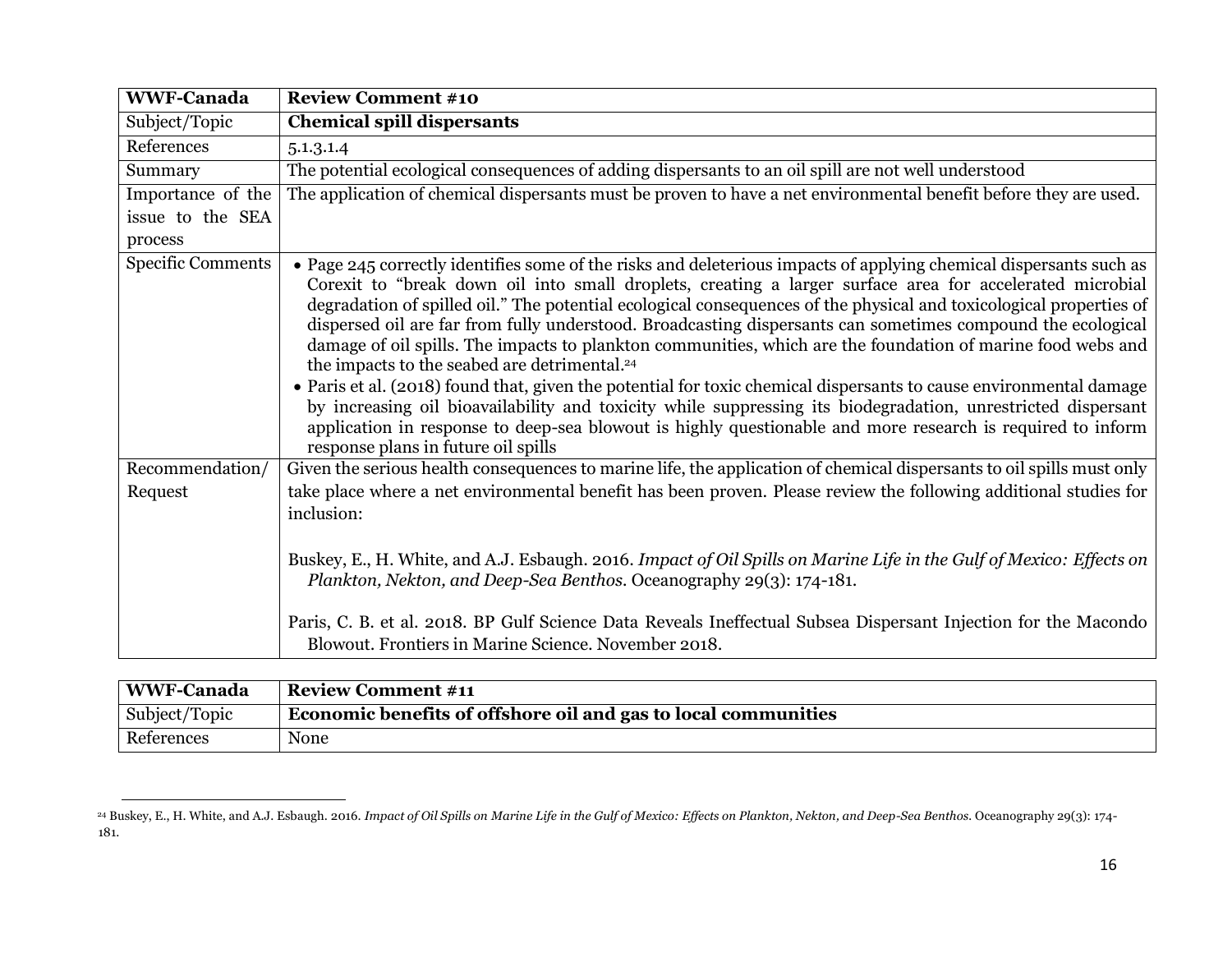| Summary                  | While local communities will bear the majority of the risks and will be affected by impacts of offshore oil and gas     |
|--------------------------|-------------------------------------------------------------------------------------------------------------------------|
|                          | development, the potential economic benefits for these communities of offshore oil and gas remain unclear.              |
| Importance of the        | One of the fundamental objectives of any SEA is to give stakeholders an overview of the potential benefits and risks    |
| issue to the SEA         | of a possible development program in comparison with other options.                                                     |
| process                  |                                                                                                                         |
| <b>Specific Comments</b> | • The SEA process has not attempted to assess the possible economic benefits to local communities in sufficient         |
|                          | detail at various scales of oil and gas development.                                                                    |
|                          | • Without having at least some idea of the potential benefits in relation to the risks, it is difficult for communities |
|                          | to make an informed assessment about offshore oil and gas.                                                              |
| Recommendation/          | A balanced assessment of the true costs, benefits and risks of offshore oil and gas is critical for local communities   |
| Request                  | to understand what is at stake. A future cost-benefit analysis must consider the impacts at the local level in order    |
|                          | for communities to be able to make informed assessments.                                                                |

| <b>WWF-Canada</b>                                | <b>Review Comment #12</b>                                                                                                                                                                                                                                                                                                                                                                                                                                                  |
|--------------------------------------------------|----------------------------------------------------------------------------------------------------------------------------------------------------------------------------------------------------------------------------------------------------------------------------------------------------------------------------------------------------------------------------------------------------------------------------------------------------------------------------|
| Subject/Topic                                    | <b>Economic Alternatives to Oil and Gas</b>                                                                                                                                                                                                                                                                                                                                                                                                                                |
| References                                       | N/A                                                                                                                                                                                                                                                                                                                                                                                                                                                                        |
| Summary                                          | There are a number of promising economic development alternatives to offshore oil and gas in Nova Scotia,<br>including sustainable fisheries, eco-tourism, and renewable energy opportunities, which are likely less risky and<br>more sustainable over the long term.                                                                                                                                                                                                     |
| Importance of the<br>issue to the SEA<br>process | According to standard international practice, a critical piece of any comprehensive SEA is the consideration of<br>potential economic alternatives to the proposed activity, in this case oil and gas. The SEA cannot be considered<br>complete without consideration of such alternatives.                                                                                                                                                                                |
| <b>Specific Comments</b>                         | • The OECD's 2006 report 'Applying Strategic Environmental Assessment: Good practice guidance for<br>development cooperation' recommends the inclusion of economic alternatives. <sup>25</sup><br>• The Arctic Council's 'Arctic Offshore Oil and Gas Guidelines' specifies in section 3.5 (Environmental Impact<br>Assessment) that "This discussion should include an evaluation of the different alternatives and the reasons for<br>choosing the selected activity."26 |

<sup>25</sup> https://read.oecd-ilibrary.org/development/applying-strategic-environmental-assessment\_9789264026582-en#page1

<sup>26</sup> https://oaarchive.arctic-council.org/bitstream/handle/11374/63/Arctic-Guidelines-2009-13th-Mar2009.pdf?sequence=1&isAllowed=y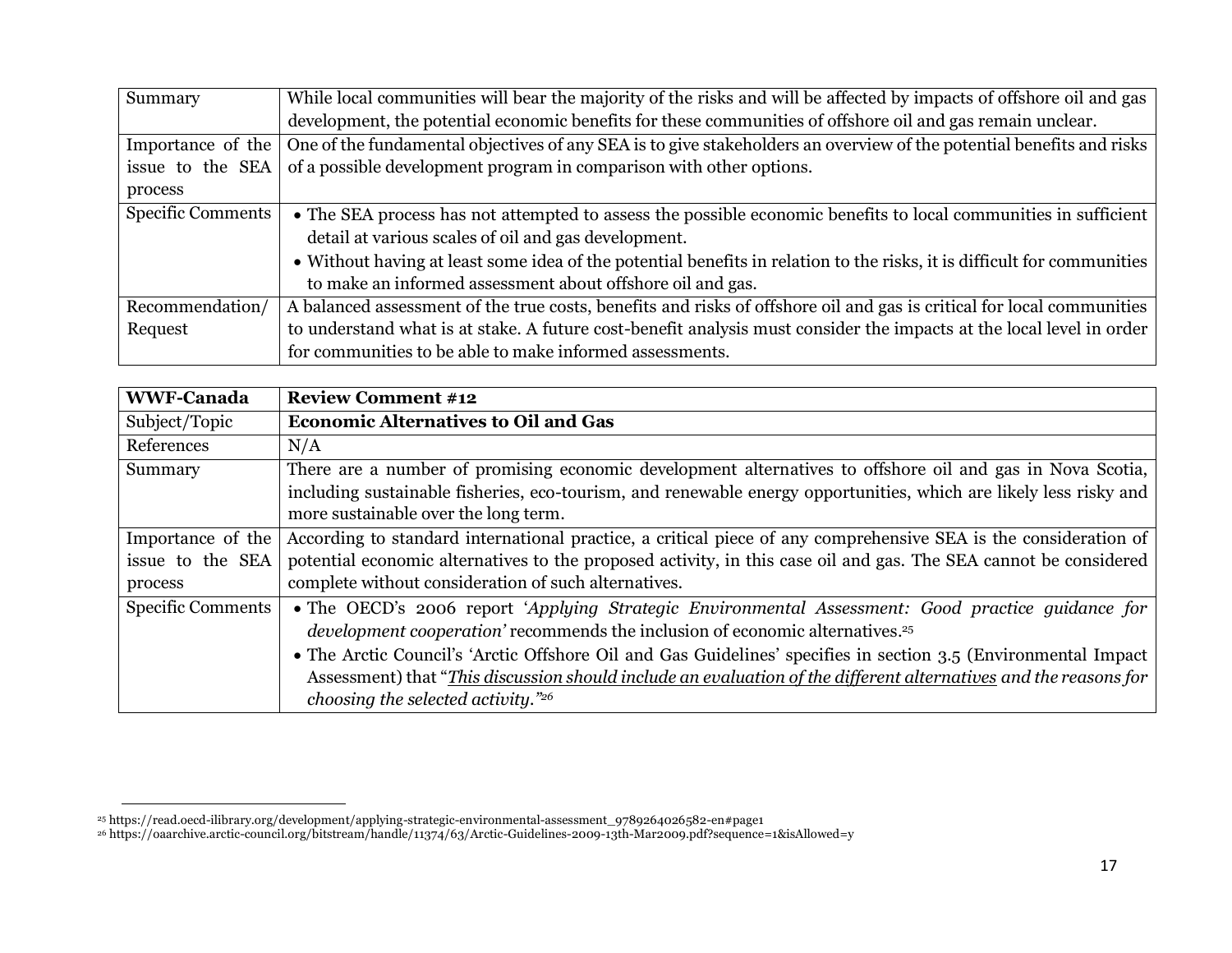|                 | • Canada's Cabinet Directive on SEA practice also includes a discussion on the need for economic alternatives as                |
|-----------------|---------------------------------------------------------------------------------------------------------------------------------|
|                 | part of SEA practice. <sup>27</sup> "A critical aspect of any strategic environmental assessment is the opportunity to evaluate |
|                 | and compare the environmental effects of alternatives in the development of a new policy, plan or program."                     |
|                 | • Offshore oil and gas is only one of a number of possible development options. An SEA limited only to considering              |
|                 | the impacts/benefits of oil and gas may lead to the misleading conclusion that there are no other viable ways to                |
|                 | meet the development needs of Nova Scotians.                                                                                    |
| Recommendation/ | Before any decision is made on the future of offshore oil and gas in Nova Scotia, robust and reasonable development             |
| Request         | alternatives to oil and gas, such as the ones discussed in Section 9, must be analyzed for future consideration.                |

| <b>WWF-Canada</b>        | <b>Review Comment #13</b>                                                                                                                                                                                                                                                                                                                                                                                                                                                                                                                                                                                                                                                                                                                                                                                                                                                                                                                                                                                                                                                                                                                                                                                                                                                                                                                      |
|--------------------------|------------------------------------------------------------------------------------------------------------------------------------------------------------------------------------------------------------------------------------------------------------------------------------------------------------------------------------------------------------------------------------------------------------------------------------------------------------------------------------------------------------------------------------------------------------------------------------------------------------------------------------------------------------------------------------------------------------------------------------------------------------------------------------------------------------------------------------------------------------------------------------------------------------------------------------------------------------------------------------------------------------------------------------------------------------------------------------------------------------------------------------------------------------------------------------------------------------------------------------------------------------------------------------------------------------------------------------------------|
| Subject/Topic            | Downstream greenhouse gas emissions                                                                                                                                                                                                                                                                                                                                                                                                                                                                                                                                                                                                                                                                                                                                                                                                                                                                                                                                                                                                                                                                                                                                                                                                                                                                                                            |
| References               | N/A                                                                                                                                                                                                                                                                                                                                                                                                                                                                                                                                                                                                                                                                                                                                                                                                                                                                                                                                                                                                                                                                                                                                                                                                                                                                                                                                            |
| Summary                  | Downstream emissions were not considered in the SEA                                                                                                                                                                                                                                                                                                                                                                                                                                                                                                                                                                                                                                                                                                                                                                                                                                                                                                                                                                                                                                                                                                                                                                                                                                                                                            |
| Importance of the        | Consideration of greenhouse gas emissions can alter the balance of costs and benefits of offshore oil and gas                                                                                                                                                                                                                                                                                                                                                                                                                                                                                                                                                                                                                                                                                                                                                                                                                                                                                                                                                                                                                                                                                                                                                                                                                                  |
| issue to the SEA         | projects, which can thereby influence the views of stakeholders, as well as the ability of the governments and                                                                                                                                                                                                                                                                                                                                                                                                                                                                                                                                                                                                                                                                                                                                                                                                                                                                                                                                                                                                                                                                                                                                                                                                                                 |
| process                  | regulators to justify approving a project in light of that balance.                                                                                                                                                                                                                                                                                                                                                                                                                                                                                                                                                                                                                                                                                                                                                                                                                                                                                                                                                                                                                                                                                                                                                                                                                                                                            |
| <b>Specific Comments</b> | • Canada's greenhouse gas footprint roughly doubles with inclusion of emissions associated with the foreign<br>combustion of oil produced in Canada. Development of oil and gas resources in the north Atlantic appear to be<br>incompatible with efforts to limit average global warming to 2°C, let alone the safer aspirational target of 1.5°C. <sup>28</sup><br>In a much-publicized report in May of this year, the International Energy Agency (IEA) analyzed what<br>meeting this net zero pathway means in terms of new fossil fuel development. The Agency concluded that<br>"There is no need for investment in new fossil fuel supply in our net zero pathway."<br>The CNSOPB continues to pursue a course that, if successful, would only exacerbate the climate crisis and<br>$\bullet$<br>is directly at odds with what the IEA, the IPCC and climate science say is required if we are to have any hope<br>of averting the worst consequences of catastrophic climate change.<br>To reach targets set under the Paris Agreement, scientific studies indicate that 68-80 per cent of existing<br>global fossil fuel reserves must stay in the ground. <sup>29</sup> A transition to renewable energy is incompatible with<br>development of the undiscovered and relatively expensive resources in the offshore north Atlantic. |

<sup>27</sup>https://www.canada.ca/content/dam/iaac-acei/documents/strategic-environmental-assessment/cabinet-directive-environmental-assessment-policy-plan-programproposals/cabinet\_directive\_on\_environmental\_assessment\_of\_policy\_plan\_and\_program\_proposals.pdf

<sup>&</sup>lt;sup>28</sup> McGlade, C. and Ekins, P., The geographical distribution of fossil fuels unused when limiting global warming to 2° C, 517 Nature 187 (2015).

<sup>29</sup> https://www.nature.com/articles/s41586-021-03821-8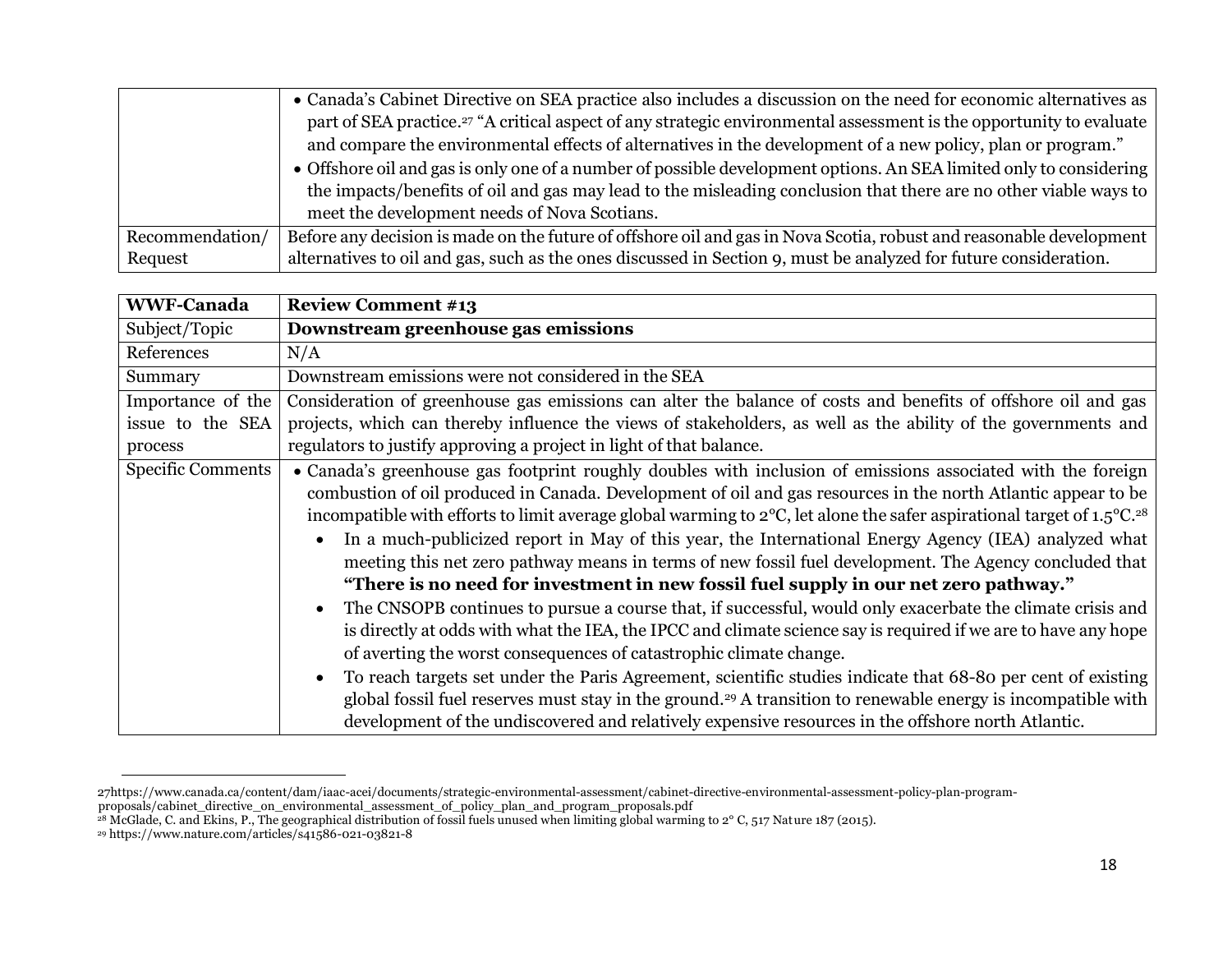Recommendation/ Request The CNSOPB should analyze the downstream greenhouse gas (GHG) emissions at various possible *scales* of offshore oil and activity to determine if and to what extent offshore oil can be developed within national and international carbon reduction targets.

| <b>WWF-Canada</b> | <b>Review Comment #14</b>                                                                                              |
|-------------------|------------------------------------------------------------------------------------------------------------------------|
| Subject/Topic     | Upstream greenhouse gas emissions                                                                                      |
| References        | N/A                                                                                                                    |
| Summary           | The SEA did not provide any estimates of greenhouse gas emissions associated with offshore oil and gas activity.       |
| Importance of the | Consideration of greenhouse gas emissions can alter the balance of costs and benefits of offshore oil and gas          |
| issue to the SEA  | projects, which can thereby influence the views of stakeholders, as well as the ability of the governments and         |
| process           | regulators to justify approving a project in light of that balance.                                                    |
| Specific Comments | Cumulative greenhouse gas emissions under various feasible scales of development in Nova Scotia will be an             |
|                   | important factor for many citizens and concerned groups. Even one offshore platform will produce an additional         |
|                   | half megaton (500,000 tons) of GHGs annually according to Nunami Stantec, <sup>30</sup> which is roughly equivalent to |
|                   | putting an additional 100,000 passenger vehicles on Canadian roads. This comes at a time when Canada (and the          |
|                   | world) is not on track to meet its Paris commitments and must decrease emissions substantially.                        |
| Recommendation/   | Potential greenhouse gas emissions from an offshore and gas industry in Nova Scotia must be analyzed at various        |
| Request           | scales of development. There is a vast difference in emissions between one drilling platform and many dozens. The      |
|                   | CNSOPB must consider to what extent large- and small-scale offshore development would impact GHG emissions             |
|                   | targets provincially and federally.                                                                                    |

| <b>WWF-Canada</b> | <b>Review Comment #15</b>                                                                                             |
|-------------------|-----------------------------------------------------------------------------------------------------------------------|
| Subject/Topic     | <b>Stranded Assets</b>                                                                                                |
| References        | N/A                                                                                                                   |
| Summary           | The oil market is incredibly volatile at the moment, and the SEA did not consider the impact of the 'Net Zero         |
|                   | Pathway' (International Energy Agency, World Energy Outlook) on the viability of north Atlantic offshore oil. If the  |
|                   | global community acts to radically reduce greenhouse gas emissions in the coming years (as demanded by climate        |
|                   | science), it is likely that relatively expensive north Atlantic offshore oil and gas will not be economically viable. |

30

[https://www.nirb.ca/publications/strategic%20environmental%20assessment/180601-17SN034-](https://www.nirb.ca/publications/strategic%20environmental%20assessment/180601-17SN034-Environmental%20Setting%20and%20Review%20of%20Potential%20Effects%20Report-IEDE.pdf)

[Environmental%20Setting%20and%20Review%20of%20Potential%20Effects%20Report-IEDE.pdf](https://www.nirb.ca/publications/strategic%20environmental%20assessment/180601-17SN034-Environmental%20Setting%20and%20Review%20of%20Potential%20Effects%20Report-IEDE.pdf)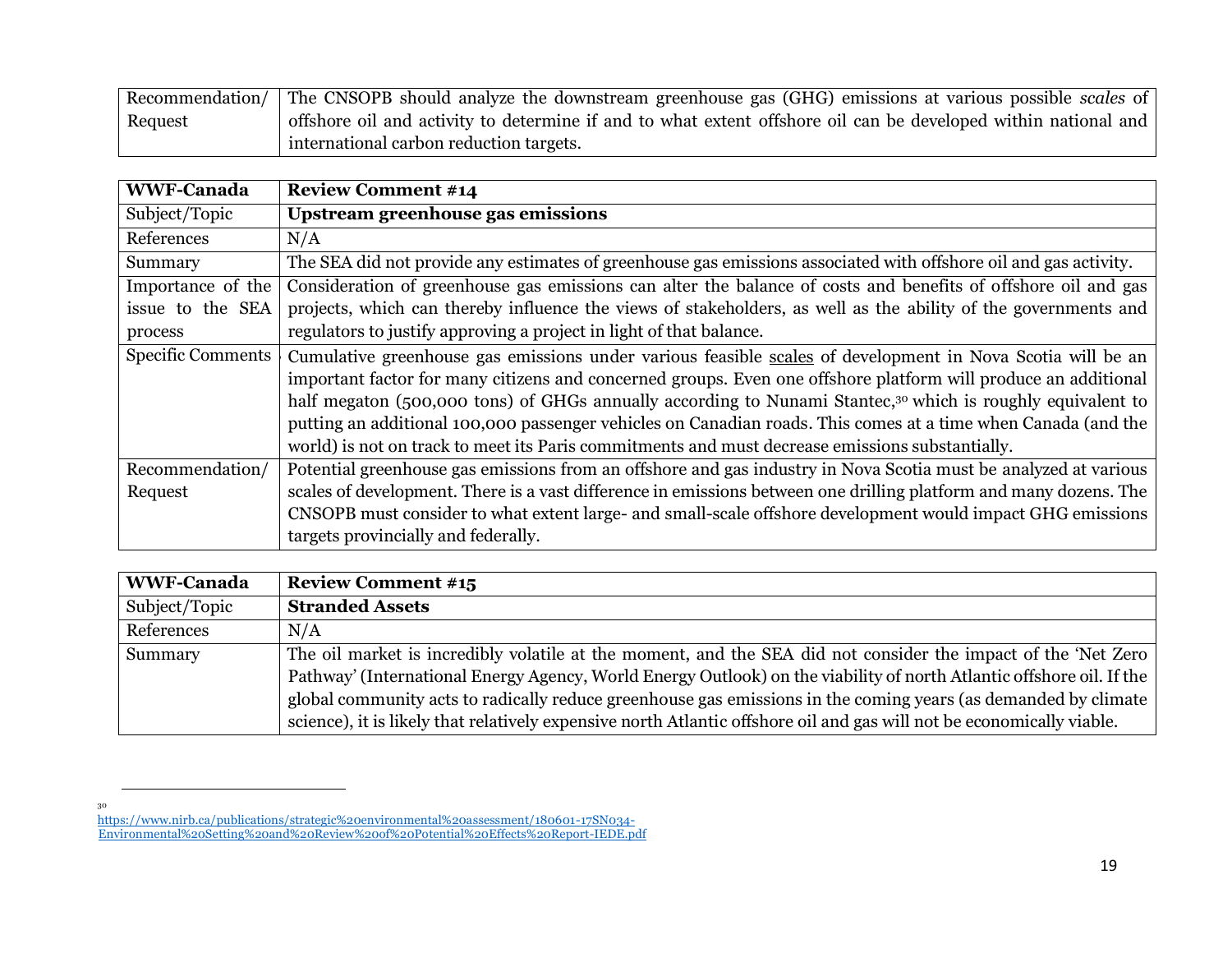| Importance of the        | All the expense and environmental risks of oil and gas exploration could leave Nova Scotia and Canada with                                                                                                                                                                                                                                                                                                                                                                                                                                                                                                                                                                                                                      |
|--------------------------|---------------------------------------------------------------------------------------------------------------------------------------------------------------------------------------------------------------------------------------------------------------------------------------------------------------------------------------------------------------------------------------------------------------------------------------------------------------------------------------------------------------------------------------------------------------------------------------------------------------------------------------------------------------------------------------------------------------------------------|
| issue to the SEA         | stranded oil & gas assets that cannot be used and have negatively impacted existing industries that rely on an intact                                                                                                                                                                                                                                                                                                                                                                                                                                                                                                                                                                                                           |
| process                  | environment (e.g., fisheries, tourism).                                                                                                                                                                                                                                                                                                                                                                                                                                                                                                                                                                                                                                                                                         |
| <b>Specific Comments</b> | • Cost thresholds of the breakeven profitability point for offshore oil and gas operations in the region are not<br>considered in the SEA. The context of global energy supply and demand is also not adequately represented. The<br>World Energy Outlook 2018 notes that:31<br>Oil prices will be volatile for the foreseeable future<br>$\bullet$<br>Under the "Sustainable Development Scenario", both demand and production of oil drop<br>$\bullet$<br>precipitously<br>It is also noted in the report that 70 per cent of future investments in oil and gas production are<br>$\bullet$<br>government policy dependent, so government policy will strongly influence the business case for oil<br>and gas moving forward. |
| Recommendation/          | Include the various scenarios for world energy. Include the time-dependence of oil and gas development,                                                                                                                                                                                                                                                                                                                                                                                                                                                                                                                                                                                                                         |
|                          |                                                                                                                                                                                                                                                                                                                                                                                                                                                                                                                                                                                                                                                                                                                                 |
| Request                  | understanding that no revenues will come from these projects, if they are undertaken, for 20 years.                                                                                                                                                                                                                                                                                                                                                                                                                                                                                                                                                                                                                             |

| <b>WWF-Canada</b> | <b>Review Comment #16</b>                                                                                              |
|-------------------|------------------------------------------------------------------------------------------------------------------------|
| Subject/Topic     | <b>External Events impacting oil and gas development</b>                                                               |
| References        | N/A                                                                                                                    |
| Summary           | The SEA did not consider policies and regulations that may impact future oil and gas development in Nova Scotia.       |
| Importance of the | Existing and future climate policies may have a huge impact on the viability of oil and gas projects.                  |
| issue to the SEA  |                                                                                                                        |
| process           |                                                                                                                        |
| Specific Comments | References to major pieces of climate policy are not included in the SEA.                                              |
| Recommendation/   | The following items must be considered as external policies that could influence the viability of offshore oil and gas |
| Request           | in Nova Scotia:                                                                                                        |
|                   | • The Pan-Canadian Framework for Clean Growth and Climate Change <sup>32</sup>                                         |
|                   | • The Canadian Carbon Tax, and other pollution taxes/disincentives that may come (e.g., ban on single-use<br>plastics) |
|                   | • International commitments on GHG emissions as a result of the IPCC                                                   |

<sup>31</sup> <https://www.iea.org/weo2018/fuels/>

<sup>32</sup> https://www.canada.ca/en/services/environment/weather/climatechange/pan-canadian-framework/climate-change-plan.html